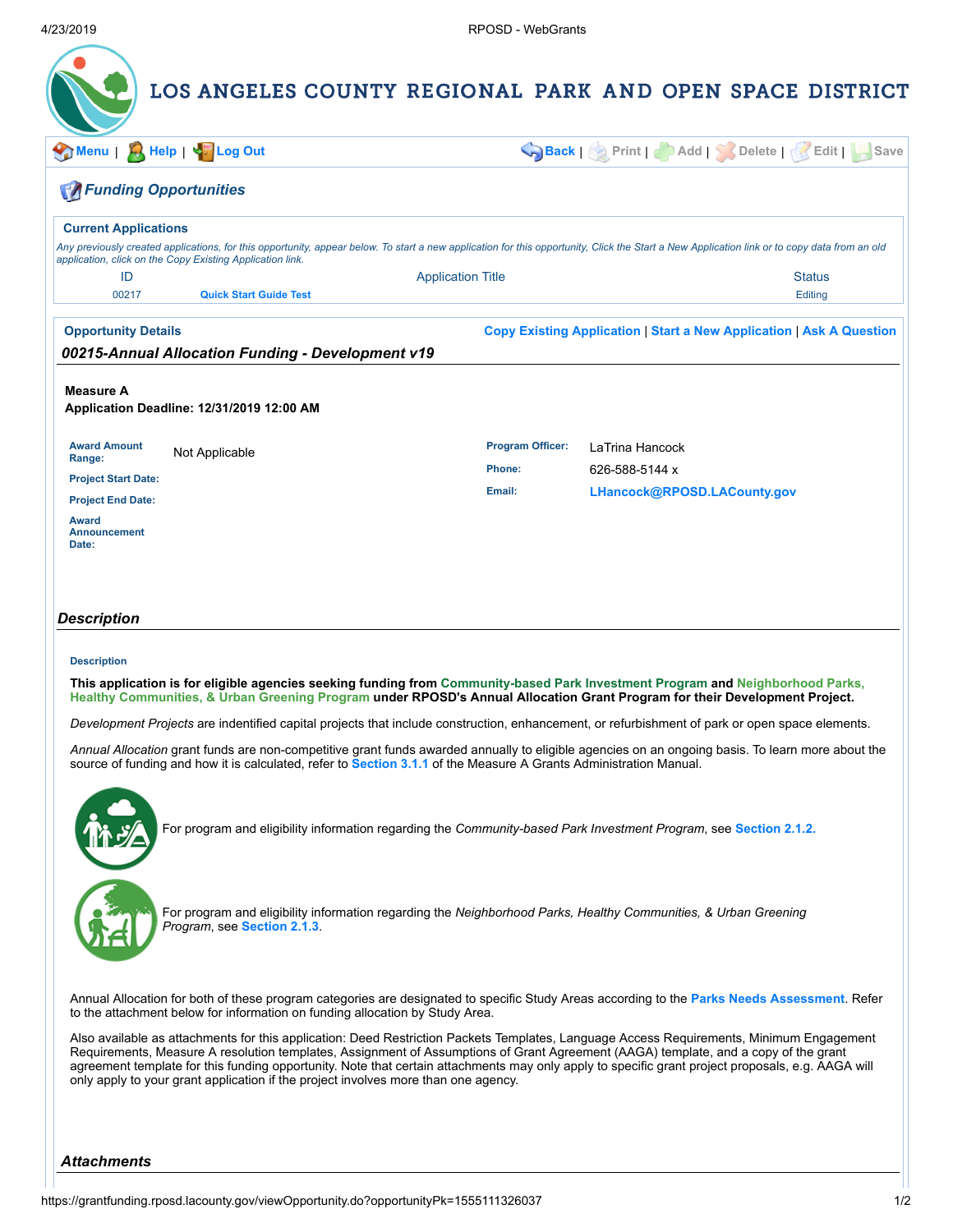| Click on the File Name to open attachment           |                                                            |                  |
|-----------------------------------------------------|------------------------------------------------------------|------------------|
| <b>Description</b>                                  | <b>File Name</b>                                           | <b>File Size</b> |
| Annual Allocation by Study Area                     | <b>Allocations Cat1 Cat2.pdf</b>                           | 503 KB           |
| <b>Grant Agreement Template</b>                     | <b>Annual Allocation Grant Agreement Template.docx</b>     | 53 KB            |
| Assignment and Assumption of Grant Agreement (AAGA) | AssignmentandAssumptionofGrantAgreement(AAGA)Template.docx | 25 KB            |
| Deed Restriction (with AAGA) Form and Packet        | DeedRestrictionPacket-AAGA.pdf                             | 284 KB           |
| Deed Restriction Form and Packet                    | DeedRestrictionPacket-Regular.pdf                          | 284 KB           |
| Language Access Requirements                        | LanguageAccessRequirementsCommunityOutreachEngagement.pdf  | 551 KB           |
| Measure A Resolution (Blanket) Template - PDF       | <b>MeasureAResolution(Blanket)-Copy.pdf</b>                | 65 KB            |
| Measure A Resolution (Blanket) Template - Word Doc  | MeasureAResolution(Blanket).doc                            | 34 KB            |
| Measure A Resolution (Single) Template - PDF        | <b>MeasureAResolution(Single)-Copy.pdf</b>                 | 61 KB            |
| Measure A Resolution (Single) Template - Word Doc   | <b>MeasureAResolution(Single).doc</b>                      | 35 KB            |
| Minimum Engagement Requirements                     | MinimumEngagementRequirementsCommunityOutreach.pdf         | 168 KB           |

### *Website Links*

 *Click on the URL to go to website* **URL Description <http://rposd.lacounty.gov/manage-your-measure-a-grant/>** "Managing Your Measure A Grant" Webpage <http://rposd.lacounty.gov/><br>
Official RPOSD Website

RPOSD - [WebGrants](https://grantfunding.rposd.lacounty.gov/)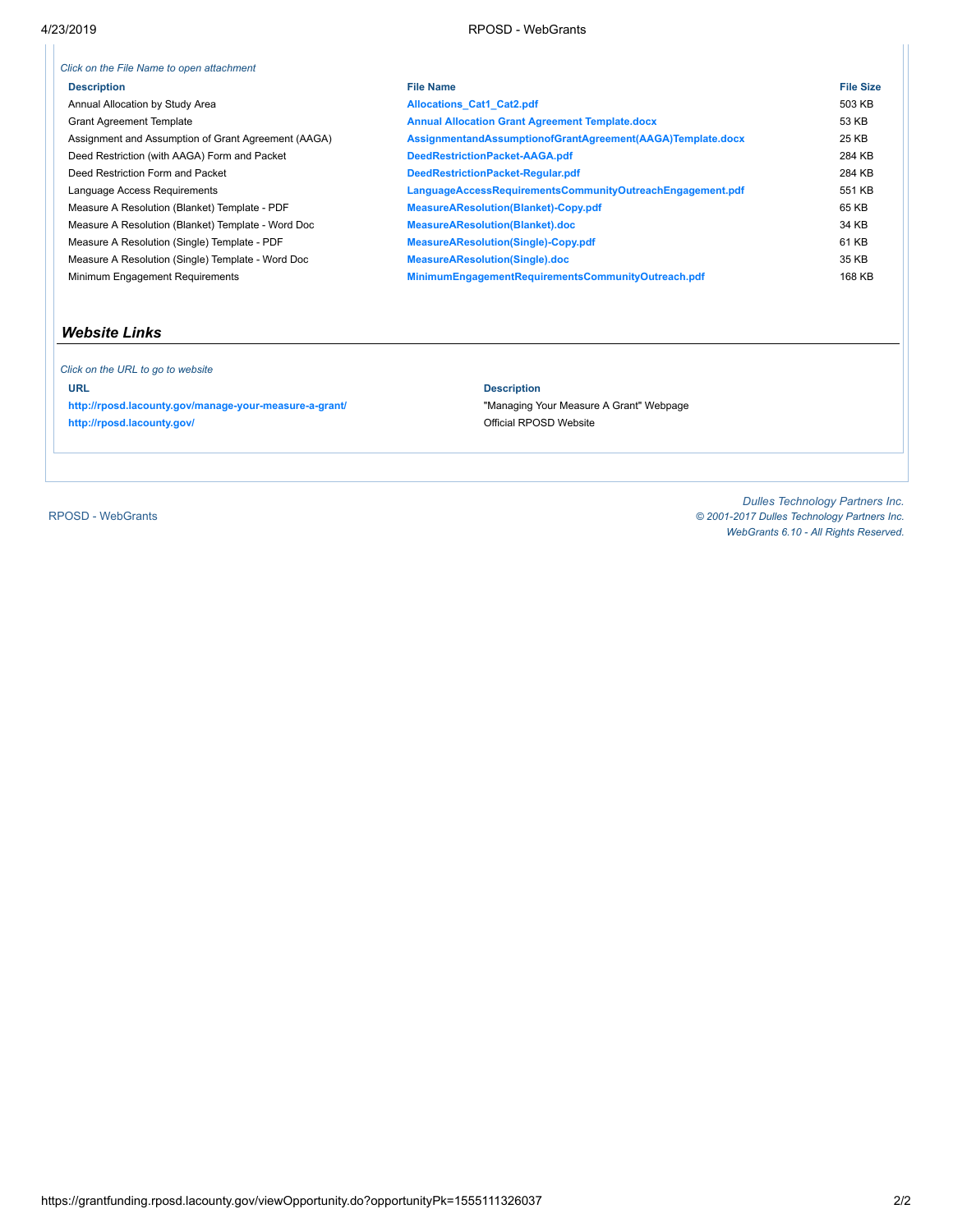

**[Menu](https://grantfunding.rposd.lacounty.gov/home.do)** | **[Help](https://grantfunding.rposd.lacounty.gov/viewOnlineHelp.do?helpType=Grantee&#GranteeAppComponentsPage)** | **[Log](https://grantfunding.rposd.lacounty.gov/logout.do) Out [Back](https://grantfunding.rposd.lacounty.gov/applicationList.do)** | **[Print](https://grantfunding.rposd.lacounty.gov/getApplicationPrintPreview.do?documentPk=1556062859238)** | **Add** | **Delete** | **Edit** | **Save**

### *Application*

**Application: 00253 - Test for Park Deputies**

**Program Area:** Measure A

**Funding Opportunities:** 00215 - Annual Allocation Funding - Development v19

**Application Deadline:** 12/31/2019

#### **Instructions**

*The required application forms appear below. Please note: Clicking "Mark as Complete" does not submit the application component or prevent further editing. The check mark beside the form is only an indicator that the form has been completed. All application components must be marked as complete in order to submit. To submit the application click the Submit button.*

| <b>Application Forms</b>                 |           | <b>Application Details   Submit   Withdraw</b> |                    |
|------------------------------------------|-----------|------------------------------------------------|--------------------|
|                                          | Form Name | Complete?                                      | <b>Last Edited</b> |
| <b>General Information</b>               |           | √                                              | 04/23/2019         |
| <b>Pre-Application</b>                   |           |                                                |                    |
| <b>Agency Information</b>                |           |                                                |                    |
| <b>Grant Funding</b>                     |           |                                                |                    |
| <b>Project Details</b>                   |           |                                                |                    |
| <b>Grant Timeline</b>                    |           |                                                |                    |
| <b>Budget</b>                            |           |                                                |                    |
| <b>Community Outreach and Engagement</b> |           |                                                |                    |
| <b>Site Photos</b>                       |           |                                                |                    |
|                                          |           |                                                |                    |

RPOSD - [WebGrants](https://grantfunding.rposd.lacounty.gov/)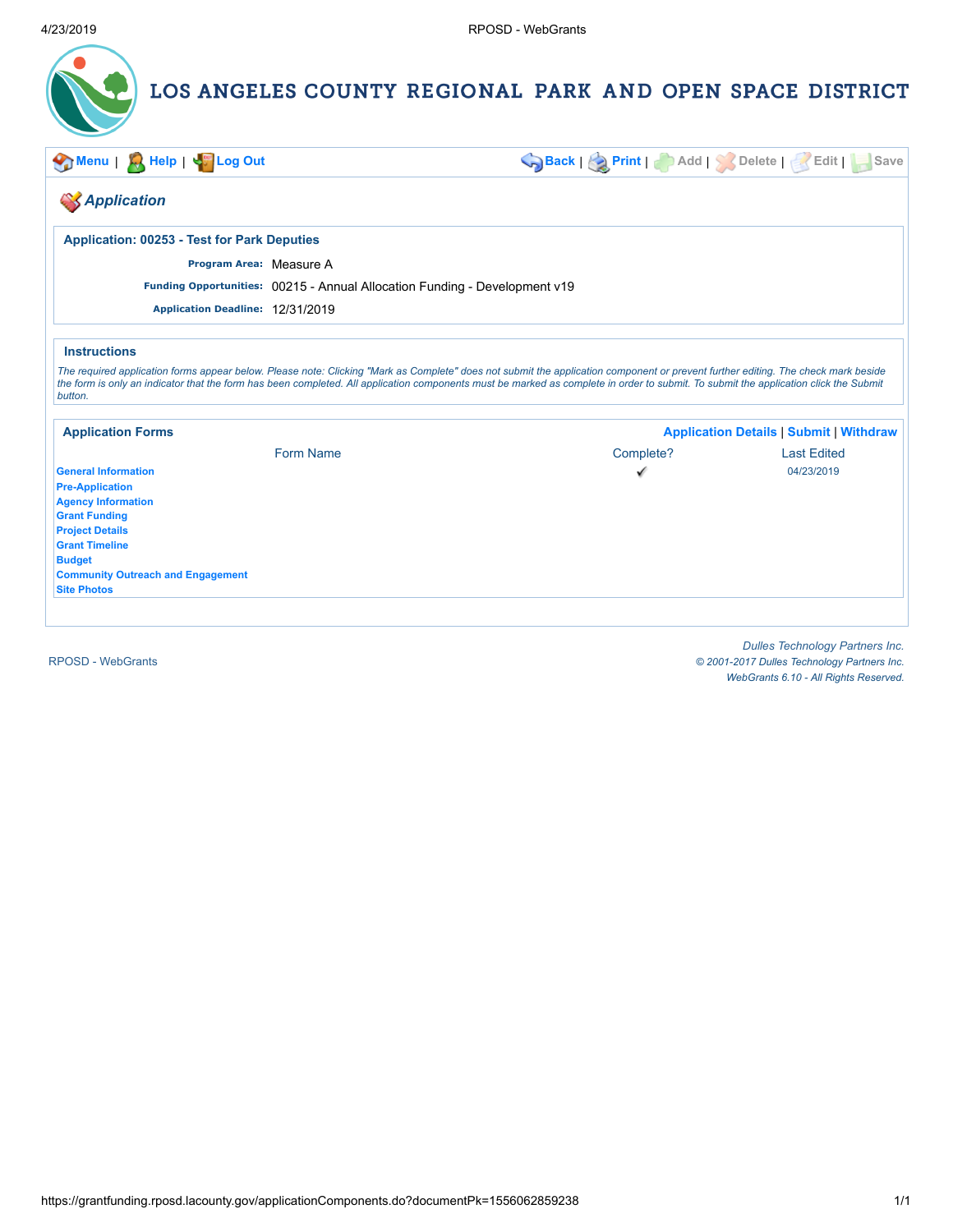| $\mathbb{R}$ Help  <br><b>Log Out</b><br><b>Menu</b>                                                 | Back   Print   Add   Solete   Edit   Save                                                                                                                                                                                                                                                  |
|------------------------------------------------------------------------------------------------------|--------------------------------------------------------------------------------------------------------------------------------------------------------------------------------------------------------------------------------------------------------------------------------------------|
| <b>SApplication</b>                                                                                  |                                                                                                                                                                                                                                                                                            |
| <b>Application: 00253 - Test for Park Deputies</b>                                                   |                                                                                                                                                                                                                                                                                            |
| Program Area: Measure A                                                                              |                                                                                                                                                                                                                                                                                            |
|                                                                                                      | Funding Opportunities: 00215 - Annual Allocation Funding - Development v19                                                                                                                                                                                                                 |
| Application Deadline: 12/31/2019                                                                     |                                                                                                                                                                                                                                                                                            |
| <b>Instructions</b>                                                                                  |                                                                                                                                                                                                                                                                                            |
| <b>Pre-Application</b>                                                                               |                                                                                                                                                                                                                                                                                            |
|                                                                                                      | REMINDER: Save your progress often! The "Save" button is on the top right of this page.                                                                                                                                                                                                    |
|                                                                                                      |                                                                                                                                                                                                                                                                                            |
|                                                                                                      | Start entering your data onto this form by answering the questions below. When you have completed your entry for each open field, select "Save."                                                                                                                                           |
| To resume editing after saving your work, select "Edit" at the top of the screen.                    |                                                                                                                                                                                                                                                                                            |
|                                                                                                      | For further assistance when completing this form, select "Help" located on the upper left of this page.                                                                                                                                                                                    |
| When you have completed the entire form, be sure to "Mark as Complete."                              |                                                                                                                                                                                                                                                                                            |
|                                                                                                      | All sections listed below reference the Measure A Grants Administration Manual, unless specified otherwise.                                                                                                                                                                                |
| <b>Required Fields:</b>                                                                              |                                                                                                                                                                                                                                                                                            |
|                                                                                                      | Fields marked with a red asterisk(*) are required. You will not be able to save the form without entering data into these fields.                                                                                                                                                          |
|                                                                                                      |                                                                                                                                                                                                                                                                                            |
| <b>Pre-Application</b>                                                                               |                                                                                                                                                                                                                                                                                            |
|                                                                                                      | All applicants must review and agree to the following pre-application requirements prior to submitting an application for grant funds.                                                                                                                                                     |
| <b>Application Workshop</b>                                                                          |                                                                                                                                                                                                                                                                                            |
|                                                                                                      | All applicants eligible for funding required to attend an application workshop before applying (Section 3.4.1, Section 3.4.2). If you were unable to attend in person, please<br>click here to access and watch our webinar prior to continuing with this application.                     |
| Who attended the application<br>workshop:*                                                           | ▼<br>select one                                                                                                                                                                                                                                                                            |
| Date of workshop:*                                                                                   |                                                                                                                                                                                                                                                                                            |
|                                                                                                      | mm/dd/yyyy                                                                                                                                                                                                                                                                                 |
| Type of workshop attended:*                                                                          | $\blacktriangledown$                                                                                                                                                                                                                                                                       |
|                                                                                                      | select one                                                                                                                                                                                                                                                                                 |
| Our agency/organization has read the                                                                 |                                                                                                                                                                                                                                                                                            |
| requirements mentioned above and<br>completed the application workshop                               | ▼                                                                                                                                                                                                                                                                                          |
| prerequisite.*                                                                                       |                                                                                                                                                                                                                                                                                            |
| <b>Good Standing</b>                                                                                 |                                                                                                                                                                                                                                                                                            |
|                                                                                                      | Applicants must be in Good Standing in order to apply for grants. Applicants who are not in Good Standing must contact their assigned RPOSD Grants Officer to develop<br>a plan to restore Good Standing prior to applying for any additional grants (Section 1.7, Section 3.4.6).         |
| Our agency/organization has                                                                          |                                                                                                                                                                                                                                                                                            |
| reviewed the requirements; we                                                                        | ▼                                                                                                                                                                                                                                                                                          |
| confirm our current Good Standing<br>status and agree to remain in Good                              | You should not proceed with this application if you cannot affirm here.                                                                                                                                                                                                                    |
| <b>Standing with RPOSD.*</b><br><b>RPOSD Signage and Branding</b>                                    |                                                                                                                                                                                                                                                                                            |
|                                                                                                      | Grant funded projects and programs shall acknowledge the assistance of RPOSD funding prominently on site signage, outreach materials, etc. For further instruction<br>and more information, refer to the Project Requirements stated under the grant funding program you are applying for. |
| Our agency/organization has read and<br>reviewed the RPOSD signage and                               | $\pmb{\mathrm{v}}$                                                                                                                                                                                                                                                                         |
| branding requirements. *                                                                             |                                                                                                                                                                                                                                                                                            |
|                                                                                                      |                                                                                                                                                                                                                                                                                            |
| <b>Review of Project Delivery</b>                                                                    | All grantees are required to follow RPOSD procedures to close the grant after completion of the project (Section 3.4.5).                                                                                                                                                                   |
|                                                                                                      |                                                                                                                                                                                                                                                                                            |
| reviewed the Project Delivery: Grant<br><b>Closing and Post Closing obligation</b><br>requirements.* | ▼                                                                                                                                                                                                                                                                                          |
| Our agency/organization has read and<br><b>Review of Insurance Requirements</b>                      |                                                                                                                                                                                                                                                                                            |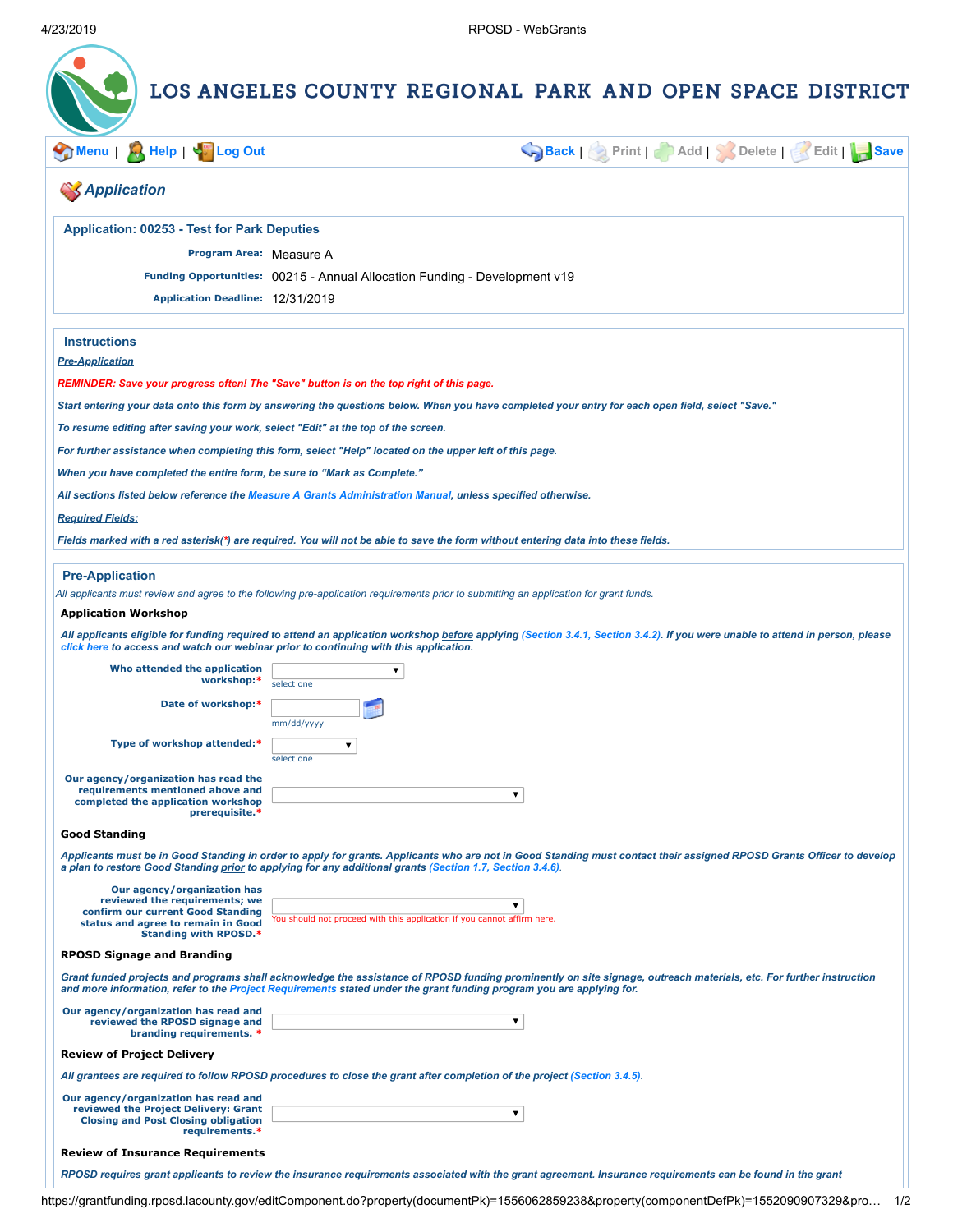| 4/23/2019 | RPOSD - WebGrants |
|-----------|-------------------|
|           |                   |

| agreement, under Section K.1.ii.                                                 |  |
|----------------------------------------------------------------------------------|--|
| Our agency/organization has read and<br>reviewed the insurance<br>requirements.* |  |

#### **Deed Restriction Requirements**

*RPOSD requires, to the maximum extent feasible, that the grantee shall cause to be recorded on the title of any real property acquired and/or developed with funds from RPOSD, a deed restriction requiring compliance with the grant agreement, in perpetuity [\(Section 3.4.5\)](http://rposd.lacounty.gov/wp-content/uploads/2019/04/3.4.5.pdf).*

| Our agency/organization understands |  |
|-------------------------------------|--|
| that we may be required to record a |  |
| Deed Restriction for this project.* |  |

#### **Review of Grant Agreement**

*RPOSD requires applicants to review the grant agreement. The [grant agreement](https://grantfunding.rposd.lacounty.gov/fileDownload.do?filename=1555446466490_Annual%20Allocation%20Grant%20Agreement%20Template.docx) is available for review on the RPOSD website. Applicants are highly recommended to review the "Repayment of Grant Funding Provision", which informs that RPOSD is a party in a pending litigation and may require grant recipient to refund all Measure A tax proceeds received.*

| Our agency/organization has<br>reviewed the terms and conditions of                                          |  |
|--------------------------------------------------------------------------------------------------------------|--|
| the Grant Agreement and is prepared<br>to execute the Grant Agreement upon<br>approval of this application.* |  |

**[Return](javascript: toTop();) to Top**

RPOSD - [WebGrants](https://grantfunding.rposd.lacounty.gov/)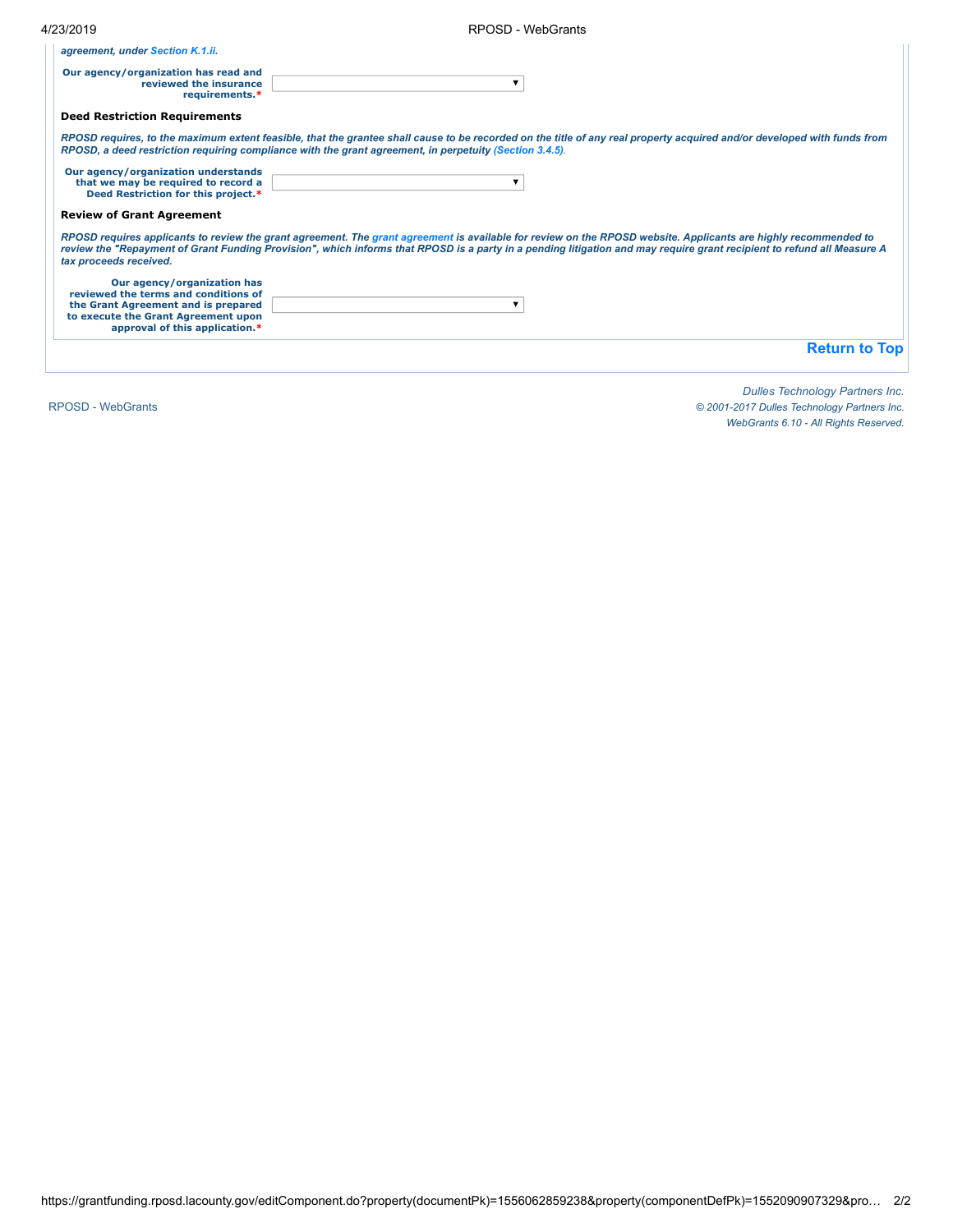|                                                                                   | LOS ANGELES COUNTY REGIONAL PARK AND OPEN SPACE DISTRICT                                                                                                                                                                                                                                                                        |
|-----------------------------------------------------------------------------------|---------------------------------------------------------------------------------------------------------------------------------------------------------------------------------------------------------------------------------------------------------------------------------------------------------------------------------|
| Help   String Out<br>/lenu ∣                                                      | Back   Print   Add   Solete   Kedit   Save                                                                                                                                                                                                                                                                                      |
| <b>Application</b>                                                                |                                                                                                                                                                                                                                                                                                                                 |
| <b>Application: 00253 - Test for Park Deputies</b>                                |                                                                                                                                                                                                                                                                                                                                 |
| Program Area: Measure A                                                           |                                                                                                                                                                                                                                                                                                                                 |
|                                                                                   | Funding Opportunities: 00215 - Annual Allocation Funding - Development v19                                                                                                                                                                                                                                                      |
| Application Deadline: 12/31/2019                                                  |                                                                                                                                                                                                                                                                                                                                 |
| <b>Instructions</b>                                                               |                                                                                                                                                                                                                                                                                                                                 |
| <b>Agency Information</b>                                                         |                                                                                                                                                                                                                                                                                                                                 |
|                                                                                   | REMINDER: Save your progress often! The "Save" button is on the top right of this page.                                                                                                                                                                                                                                         |
|                                                                                   | Enter your data onto this form by answering the questions below. When you have completed your entry for each open field, select "Save".                                                                                                                                                                                         |
| To resume editing after saving your work, select "Edit" at the top of the screen. |                                                                                                                                                                                                                                                                                                                                 |
| When you have completed the entire form, be sure to "Mark as Complete".           |                                                                                                                                                                                                                                                                                                                                 |
|                                                                                   | For further assistance when filling this form, select "Help" located on the upper left of this page.                                                                                                                                                                                                                            |
| <b>Click here for the Measure A Grants Administration Manual.</b>                 |                                                                                                                                                                                                                                                                                                                                 |
| <b>Required Fields:</b>                                                           |                                                                                                                                                                                                                                                                                                                                 |
|                                                                                   | Fields marked with a red asterisk(*) are required. You will not be able to save the form without entering data into these fields.                                                                                                                                                                                               |
| <b>Agency Information</b>                                                         |                                                                                                                                                                                                                                                                                                                                 |
| <b>Select Agency Type</b>                                                         | $\blacktriangledown$                                                                                                                                                                                                                                                                                                            |
| <b>Authorized Representative</b>                                                  | $\overline{\mathbf{v}}$                                                                                                                                                                                                                                                                                                         |
|                                                                                   | Individual approved to make organizational decisions for your agency                                                                                                                                                                                                                                                            |
| <b>Authorized Designee</b>                                                        | ▼.                                                                                                                                                                                                                                                                                                                              |
| <b>Supporting Information</b>                                                     | Individual approved to make organizational decisions for your agency on behalf of the Authorized Representative                                                                                                                                                                                                                 |
| <b>Organization Chart</b>                                                         | Choose File   No file chosen<br>see sample                                                                                                                                                                                                                                                                                      |
| <b>Jurisdiction Support</b>                                                       |                                                                                                                                                                                                                                                                                                                                 |
|                                                                                   | Jurisdiction Support is the written support to apply for, accept, and administer grant funds from an authorized representative from the head of the applying department, City<br>Manager's Office, Parks and Recreation department head, City Council, Board of Directors, or other leadership deemed appropriate by applicant. |
| Select the statement that applies:                                                | $\pmb{\mathrm{v}}$                                                                                                                                                                                                                                                                                                              |
|                                                                                   | <b>Return to Top</b>                                                                                                                                                                                                                                                                                                            |
|                                                                                   | Dulles Technology Partners Inc                                                                                                                                                                                                                                                                                                  |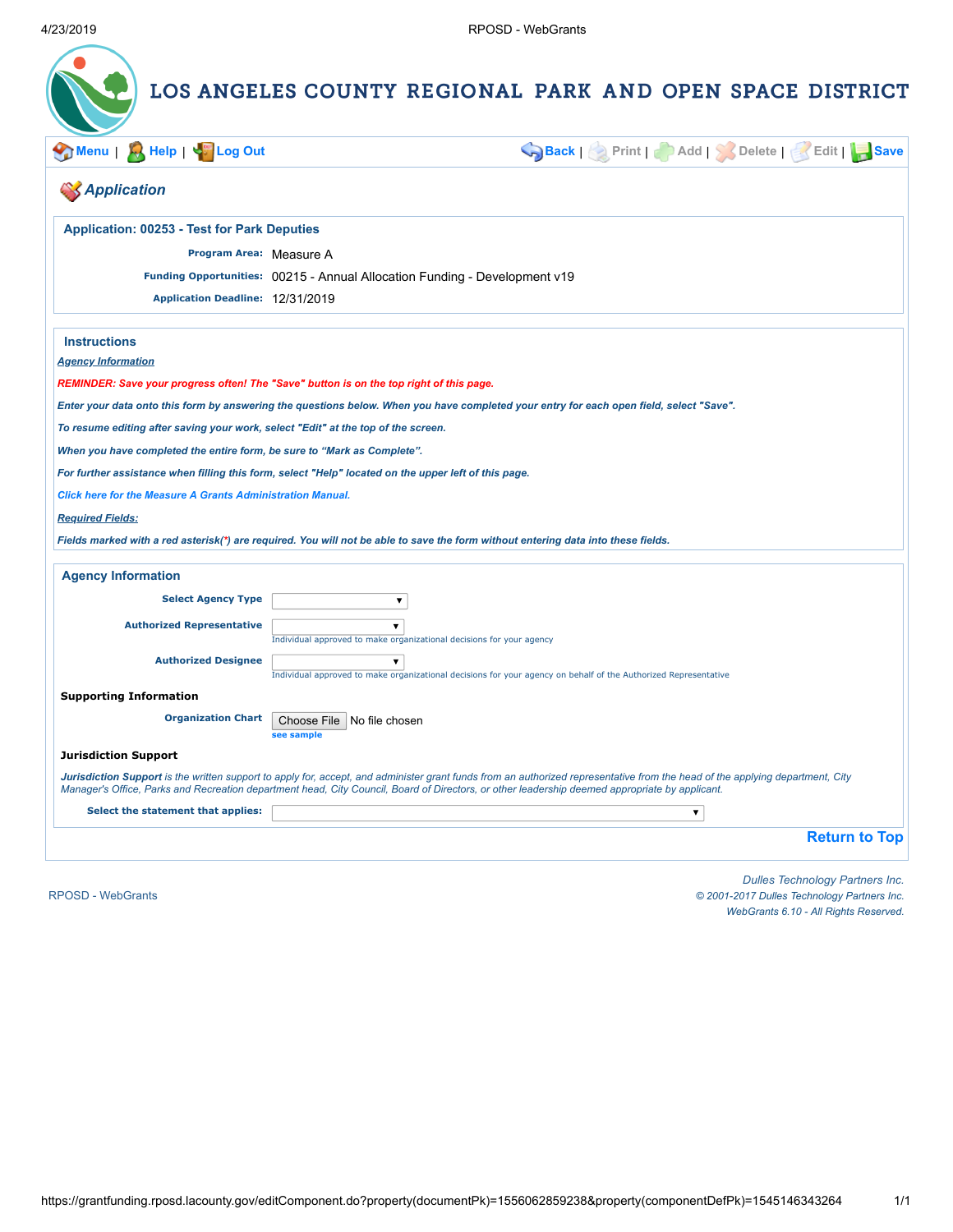| <b>A</b> Help   < Log Out<br>Menu                                                                                             |                                                                                                                                   | Back   Print   Add   Solete   Kait   Save                                                                                                                                          |
|-------------------------------------------------------------------------------------------------------------------------------|-----------------------------------------------------------------------------------------------------------------------------------|------------------------------------------------------------------------------------------------------------------------------------------------------------------------------------|
| <b>SApplication</b>                                                                                                           |                                                                                                                                   |                                                                                                                                                                                    |
| <b>Application: 00253 - Test for Park Deputies</b>                                                                            |                                                                                                                                   |                                                                                                                                                                                    |
| Program Area: Measure A                                                                                                       |                                                                                                                                   |                                                                                                                                                                                    |
|                                                                                                                               | Funding Opportunities: 00215 - Annual Allocation Funding - Development v19                                                        |                                                                                                                                                                                    |
| Application Deadline: 12/31/2019                                                                                              |                                                                                                                                   |                                                                                                                                                                                    |
| <b>Instructions</b>                                                                                                           |                                                                                                                                   |                                                                                                                                                                                    |
| <b>Grant Funding</b>                                                                                                          |                                                                                                                                   |                                                                                                                                                                                    |
|                                                                                                                               | REMINDER: Save your progress often! The "Save" button is on the top right of this page.                                           |                                                                                                                                                                                    |
|                                                                                                                               |                                                                                                                                   | Start entering your data onto this form by answering the questions below. When you have completed your entry for each section, select "Save."                                      |
| To resume editing after saving your work, select "Edit" at the top of the screen.                                             |                                                                                                                                   |                                                                                                                                                                                    |
| When you have completed the entire form, be sure to "Mark as Complete."                                                       | For further assistance when completing this form, select "Help" located on the upper left of this page.                           |                                                                                                                                                                                    |
| <b>Required Fields:</b>                                                                                                       |                                                                                                                                   |                                                                                                                                                                                    |
|                                                                                                                               | Fields marked with a red asterisk(*) are required. You will not be able to save the form without entering data into these fields. |                                                                                                                                                                                    |
| <b>Annual Allocation Request</b>                                                                                              |                                                                                                                                   |                                                                                                                                                                                    |
|                                                                                                                               |                                                                                                                                   |                                                                                                                                                                                    |
| Agency Type*                                                                                                                  | <b>Public Agency</b><br>▼                                                                                                         |                                                                                                                                                                                    |
| Click on the link for the most recent Annual Allocation Balance: Current Balance<br>Requested Annual Allocation amount \$0.00 |                                                                                                                                   |                                                                                                                                                                                    |
| from applicant's Study Area                                                                                                   |                                                                                                                                   |                                                                                                                                                                                    |
| <b>Adjacent Study Area Annual Allocation Funding</b>                                                                          |                                                                                                                                   |                                                                                                                                                                                    |
| additional adjacent Study Area(s).                                                                                            |                                                                                                                                   | If the project involves multiple adjacent Study Areas, address each Study Area individually. Select YES to the final question in this section to populate more questions about the |
| Does this project include Annual<br>Allocation funds from an adjacent No ▼<br><b>Study Area?*</b>                             |                                                                                                                                   |                                                                                                                                                                                    |
|                                                                                                                               |                                                                                                                                   |                                                                                                                                                                                    |
| <b>Long Term Obligations - Perpetuity</b>                                                                                     |                                                                                                                                   |                                                                                                                                                                                    |
| Is your agency responsible for long<br>term obligations?*                                                                     | $\pmb{\mathrm{v}}$                                                                                                                |                                                                                                                                                                                    |
| <b>Estimated annual maintenance for this</b><br>project once completed*                                                       | \$0.00                                                                                                                            |                                                                                                                                                                                    |
| <b>Other Funding Sources</b>                                                                                                  |                                                                                                                                   |                                                                                                                                                                                    |
| Does this project include other<br>funding sources?*                                                                          | Yes $\blacktriangledown$                                                                                                          |                                                                                                                                                                                    |
| Will Measure A funds be used to<br>match other funding sources?                                                               | ▼                                                                                                                                 |                                                                                                                                                                                    |
| List all secured funding sources                                                                                              |                                                                                                                                   |                                                                                                                                                                                    |
| List other funding applied for and/or<br>expected                                                                             |                                                                                                                                   |                                                                                                                                                                                    |
| When do you anticipate securing the<br>funding identified above?                                                              |                                                                                                                                   |                                                                                                                                                                                    |
| <b>Total funds from other sources</b>                                                                                         |                                                                                                                                   |                                                                                                                                                                                    |
|                                                                                                                               |                                                                                                                                   |                                                                                                                                                                                    |
|                                                                                                                               |                                                                                                                                   |                                                                                                                                                                                    |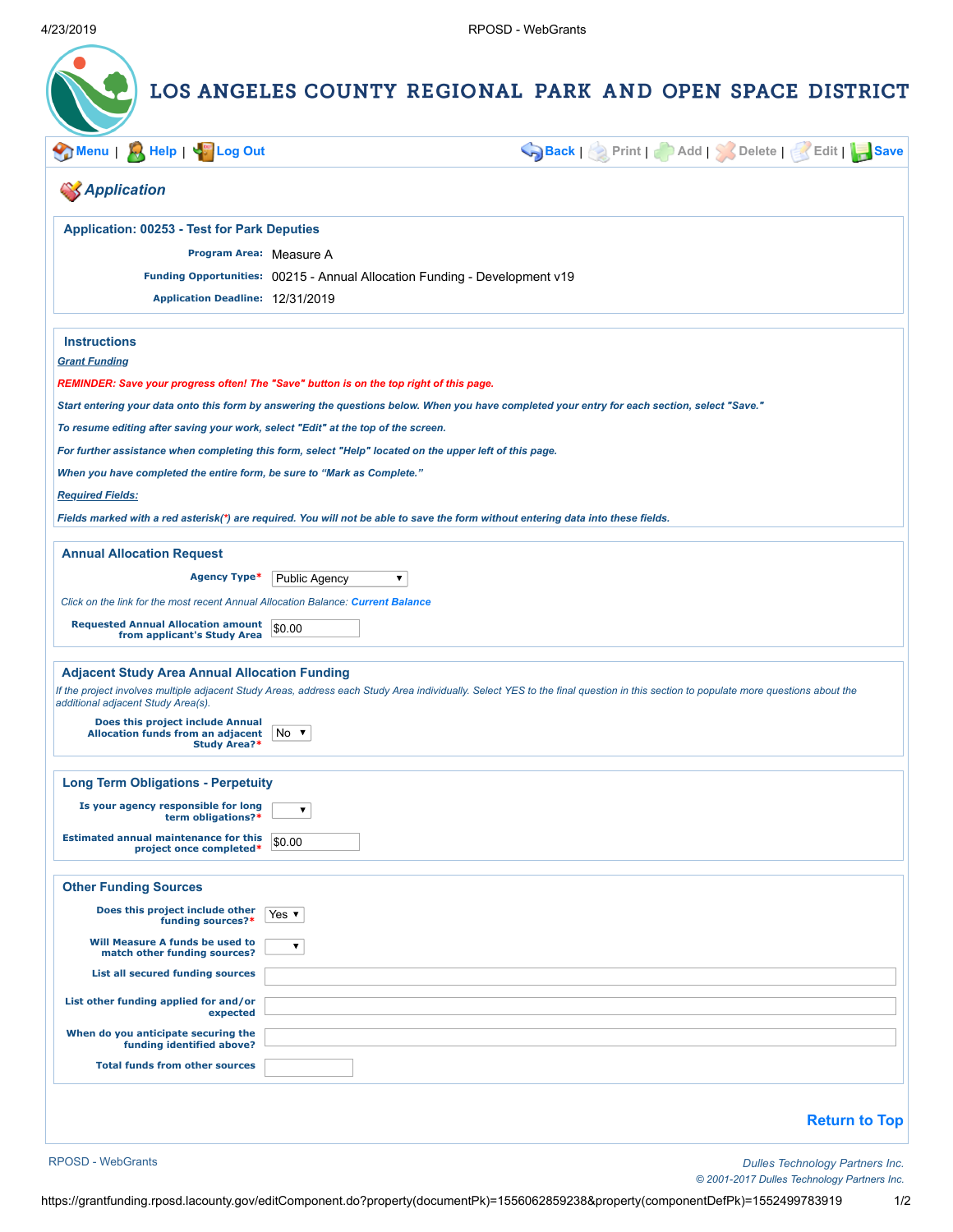| Menu   A Help   45 Log Out                                                        |                                                                                                                                                  | Back   Print   Add   Solete   Edit   Save |
|-----------------------------------------------------------------------------------|--------------------------------------------------------------------------------------------------------------------------------------------------|-------------------------------------------|
| <b>SApplication</b>                                                               |                                                                                                                                                  |                                           |
| <b>Application: 00253 - Test for Park Deputies</b>                                |                                                                                                                                                  |                                           |
| Program Area: Measure A                                                           |                                                                                                                                                  |                                           |
|                                                                                   | Funding Opportunities: 00215 - Annual Allocation Funding - Development v19                                                                       |                                           |
| Application Deadline: 12/31/2019                                                  |                                                                                                                                                  |                                           |
| <b>Instructions</b>                                                               |                                                                                                                                                  |                                           |
| <b>Project Details Form</b>                                                       |                                                                                                                                                  |                                           |
|                                                                                   | REMINDER: Save your progress often! The "Save" button is on the top right of this page.                                                          |                                           |
|                                                                                   | Start entering your data onto this form by answering the questions below. When you have completed your entry for each open field, select "Save." |                                           |
| To resume editing after saving your work, select "Edit" at the top of the screen. |                                                                                                                                                  |                                           |
|                                                                                   | For further assistance when completing this form, select "Help" located on the upper left of this page.                                          |                                           |
| When you have completed the entire form, be sure to "Mark as Complete."           |                                                                                                                                                  |                                           |
| <b>Click here for the Measure A Grants Administration Manual</b>                  |                                                                                                                                                  |                                           |
| <b>Required Fields:</b>                                                           |                                                                                                                                                  |                                           |
|                                                                                   | Fields marked with a red asterisk(*) are required. You will not be able to save the form without entering data into these fields.                |                                           |
| <b>Project Description</b>                                                        |                                                                                                                                                  |                                           |
| <b>Project Title*</b>                                                             | 50 characters                                                                                                                                    |                                           |
| <b>Identify your organization and its</b>                                         |                                                                                                                                                  |                                           |
| credibility to provide park projects*                                             |                                                                                                                                                  |                                           |
|                                                                                   |                                                                                                                                                  |                                           |
|                                                                                   | 1,000 characters                                                                                                                                 |                                           |
| Explain the issue, problem or need for<br>this project*                           |                                                                                                                                                  |                                           |
|                                                                                   |                                                                                                                                                  |                                           |
|                                                                                   | 1,000 characters                                                                                                                                 |                                           |
| What are the expected measurable<br>outcome(s) that this project will             |                                                                                                                                                  |                                           |
| produce?*                                                                         |                                                                                                                                                  |                                           |
|                                                                                   | 1,000 characters                                                                                                                                 |                                           |
| Describe the methods to be utilized to                                            |                                                                                                                                                  |                                           |
| achieve the desired outcome(s)*                                                   |                                                                                                                                                  |                                           |
|                                                                                   |                                                                                                                                                  |                                           |
|                                                                                   | 1,000 characters                                                                                                                                 |                                           |
|                                                                                   |                                                                                                                                                  |                                           |
| <b>Project Summary*</b>                                                           |                                                                                                                                                  |                                           |
|                                                                                   |                                                                                                                                                  |                                           |
|                                                                                   | 250 characters                                                                                                                                   |                                           |
| <b>Project Information</b>                                                        |                                                                                                                                                  |                                           |
| Type of development*                                                              |                                                                                                                                                  |                                           |
|                                                                                   | New<br>$\blacktriangle$<br>Refurbishment of existing                                                                                             |                                           |
|                                                                                   | Expansion of existing                                                                                                                            |                                           |
|                                                                                   | Please press Ctrl + Click to select multiple items                                                                                               |                                           |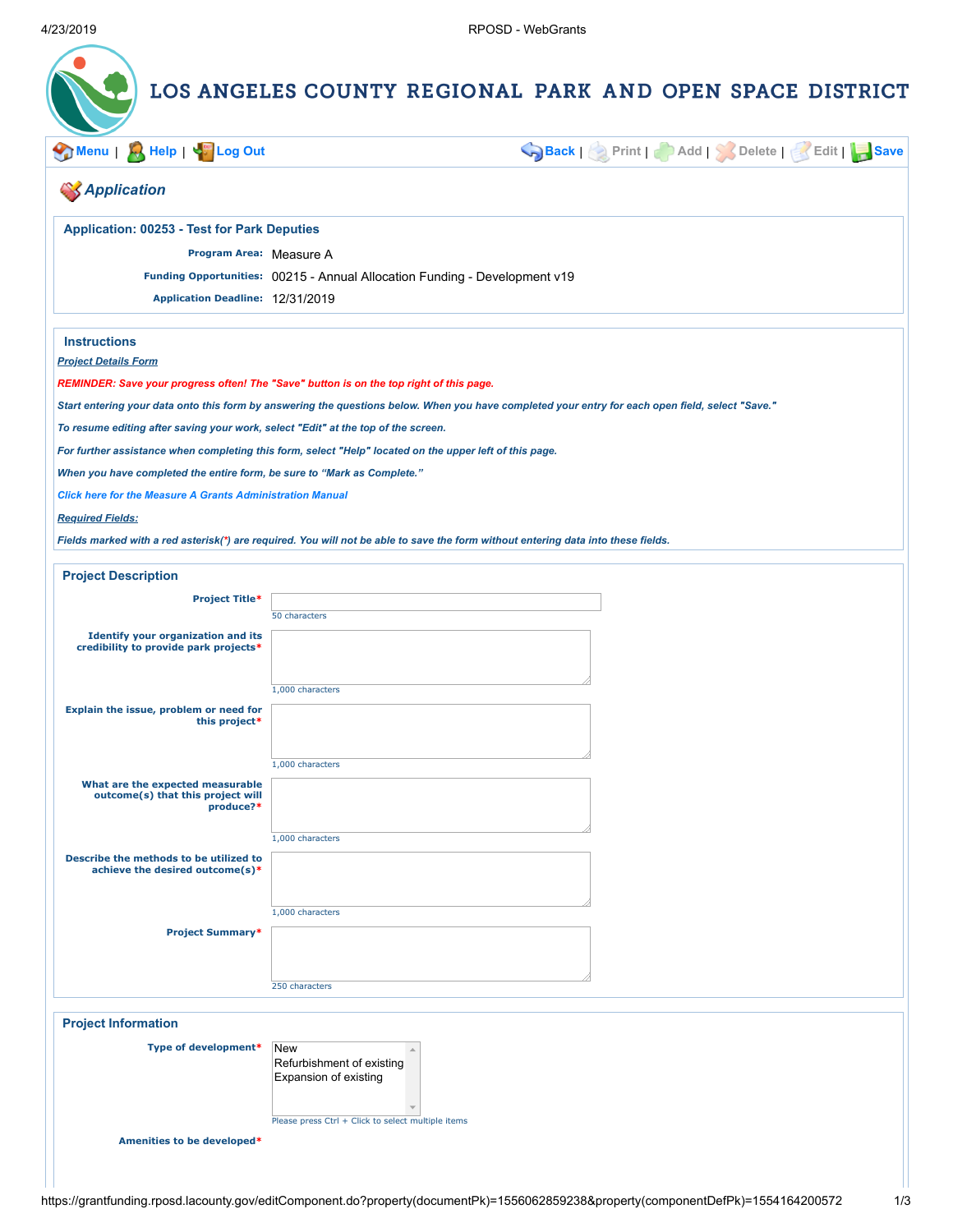| 4/23/2019 |  |  |
|-----------|--|--|
|           |  |  |

| 77 - 77 - 77 - 77                                                    |                                                                                                                                                                                                                                                          |
|----------------------------------------------------------------------|----------------------------------------------------------------------------------------------------------------------------------------------------------------------------------------------------------------------------------------------------------|
|                                                                      | <b>Baseball Fields</b><br>$\triangle$<br><b>Basketball Courts</b><br>Beaches and Sand<br>Community Rec Center<br>Courts (Tennis/Volleyball/Basketball) ▼<br>As defined in the Parks Needs Assessment. Please press Ctrl + Click to select multiple items |
| If "other" selected, describe the<br>amenity*                        | N/A if not applicable                                                                                                                                                                                                                                    |
| Does this project require a                                          | ▼                                                                                                                                                                                                                                                        |
| Joint/Shared Use Agreement?*                                         |                                                                                                                                                                                                                                                          |
| <b>Project Location Information</b>                                  |                                                                                                                                                                                                                                                          |
| <b>Physical Location</b>                                             | Enter information for all locations associated with the proposed project. Contact RPOSD If project consists of 6 or more locations                                                                                                                       |
|                                                                      | e.g. 1000 S. Fremont Ave, Alhambra, CA 91803. If no physical address, input Latitude and Longitude                                                                                                                                                       |
| <b>Location Name*</b>                                                | i.e. park name, open space name, etc                                                                                                                                                                                                                     |
| <b>Assessor's Identification Number</b><br>(AIN)                     | If AIN is not known, visit LA County Assessor Portal                                                                                                                                                                                                     |
| Are additional locations part of this<br>project?                    | ▼                                                                                                                                                                                                                                                        |
|                                                                      |                                                                                                                                                                                                                                                          |
| <b>Planning and Design Information</b>                               |                                                                                                                                                                                                                                                          |
| What is the status of your Planning<br>and Design documents?         | $\blacktriangledown$                                                                                                                                                                                                                                     |
| <b>Upload Planning and Design</b><br>documents                       | Choose File   No file chosen<br>All documents as a single file.                                                                                                                                                                                          |
|                                                                      |                                                                                                                                                                                                                                                          |
| <b>Environmental Information</b>                                     |                                                                                                                                                                                                                                                          |
| <b>CEQA Lead Agency Name*</b>                                        |                                                                                                                                                                                                                                                          |
| <b>CEQA Responsible Agency Name*</b>                                 | N/A if no Responsible Agency                                                                                                                                                                                                                             |
| <b>CEQA Type*</b>                                                    | $\blacktriangledown$                                                                                                                                                                                                                                     |
| <b>CEQA Status*</b>                                                  | ▼                                                                                                                                                                                                                                                        |
| Adverse site conditions?*                                            | $\blacktriangledown$                                                                                                                                                                                                                                     |
| <b>Land Access/Tenure</b>                                            |                                                                                                                                                                                                                                                          |
| Is your agency the landowner of the<br>proposed project location(s)? | ▼                                                                                                                                                                                                                                                        |
|                                                                      |                                                                                                                                                                                                                                                          |
| <b>Reporting Requirements</b>                                        |                                                                                                                                                                                                                                                          |
| <b>Supervisorial District*</b>                                       | Visit LAVote webpage to answer the first 4 questions. Visit CPAD webpage to answer the last question.<br>$ 1 -$                                                                                                                                          |
|                                                                      | $\overline{2}$<br>3<br>4<br>5                                                                                                                                                                                                                            |
|                                                                      | Please press Ctrl + Click to select multiple items                                                                                                                                                                                                       |
| <b>State Senate District*</b>                                        | $18 -$<br>19<br>20<br>21<br>$22 -$<br>Please press Ctrl + Click to select multiple items                                                                                                                                                                 |
| <b>State Assembly District*</b>                                      | $36 -$                                                                                                                                                                                                                                                   |
|                                                                      | 37<br>38<br>39<br>$40 -$<br>Please press Ctrl + Click to select multiple items                                                                                                                                                                           |
| <b>U.S. Congressional District*</b>                                  | $ 23\rangle$<br> 24<br>25<br>26<br>$27 -$                                                                                                                                                                                                                |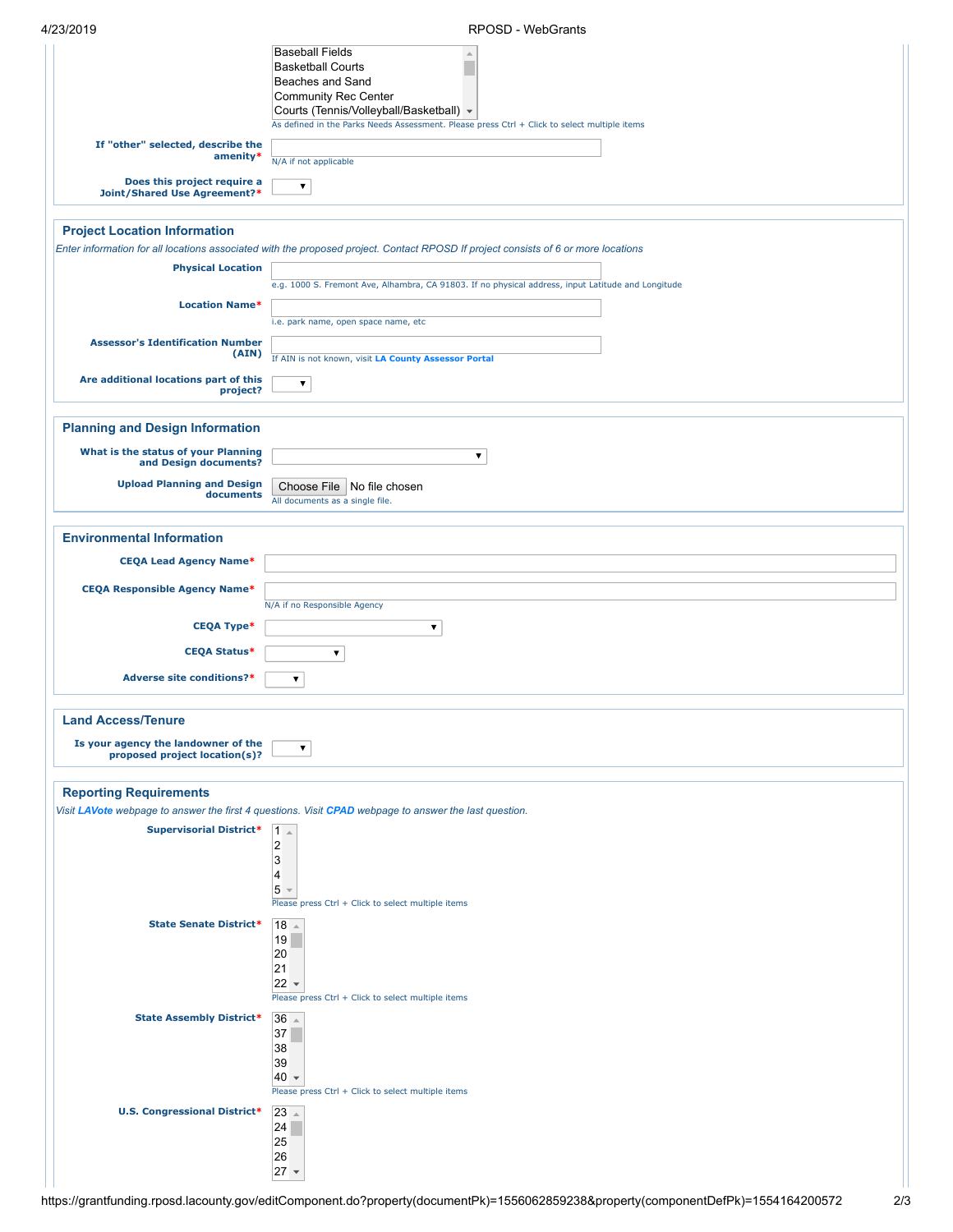| ᆔᄼᇅᄼᇅ                                                                     | IN OUD - WUUUIDING                                                        |
|---------------------------------------------------------------------------|---------------------------------------------------------------------------|
| Park ID*                                                                  | Please press Ctrl + Click to select multiple items<br><b>CPAD Unit ID</b> |
| <b>City/Council District</b>                                              | $N/A$ $\blacktriangledown$<br>N/A if not applicable                       |
| <b>Maps and Reports</b>                                                   |                                                                           |
| Each map and report has minimum requirements. Select HELP to review them. |                                                                           |
| <b>Project Vicinity Map*</b>                                              | Choose File No file chosen                                                |
| Site Plan*                                                                | Choose File   No file chosen                                              |
| <b>Grant Boundary Map*</b>                                                | Choose File No file chosen                                                |
| <b>Special Provisions</b>                                                 |                                                                           |
| Does this proposed project require<br>special provisions?                 | $\overline{\mathbf{v}}$                                                   |
|                                                                           | <b>Return to Top</b>                                                      |
|                                                                           |                                                                           |

RPOSD - [WebGrants](https://grantfunding.rposd.lacounty.gov/)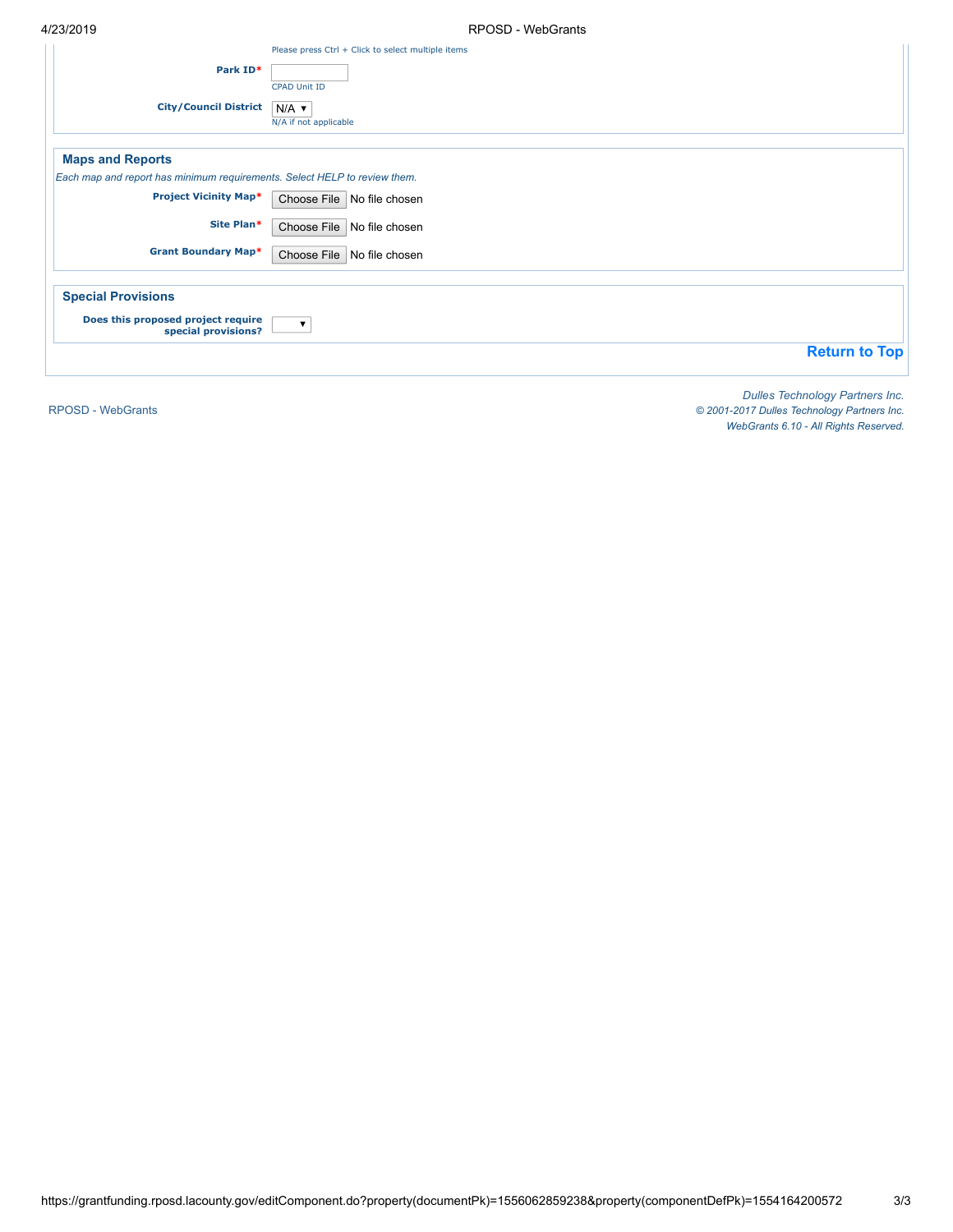| Menu   A Help   Son Log Out                                                                                                       |                                                                            | Back   Print   Add   Delete   Edit   Save                                                                                                                                             |  |
|-----------------------------------------------------------------------------------------------------------------------------------|----------------------------------------------------------------------------|---------------------------------------------------------------------------------------------------------------------------------------------------------------------------------------|--|
| <b>S</b> Application                                                                                                              |                                                                            |                                                                                                                                                                                       |  |
| <b>Application: 00253 - Test for Park Deputies</b>                                                                                |                                                                            |                                                                                                                                                                                       |  |
| Program Area: Measure A                                                                                                           |                                                                            |                                                                                                                                                                                       |  |
| Application Deadline: 12/31/2019                                                                                                  | Funding Opportunities: 00215 - Annual Allocation Funding - Development v19 |                                                                                                                                                                                       |  |
| <b>Instructions</b>                                                                                                               |                                                                            |                                                                                                                                                                                       |  |
| <b>Development - Grant Timeline</b>                                                                                               |                                                                            |                                                                                                                                                                                       |  |
| REMINDER: Save your progress often! The "Save" button is on the top right of this page.                                           |                                                                            |                                                                                                                                                                                       |  |
|                                                                                                                                   |                                                                            | To enter your data in this form, select "Edit" at the top of the screen. When you have completed your entry for each open field, select "Save."                                       |  |
| When you have completed the entire form, be sure to "Mark as Complete."                                                           |                                                                            |                                                                                                                                                                                       |  |
| For further assistance when filling this form, select "Help" located on the upper left of this page.                              |                                                                            |                                                                                                                                                                                       |  |
| <b>Click here for the Measure A Grants Administration Manual.</b>                                                                 |                                                                            |                                                                                                                                                                                       |  |
|                                                                                                                                   |                                                                            | Grant Status Updates (GSU's) will be required throughout the lifespan of the grant. Your Grants Officer will schedule these updates accordingly based on the timeline provided below. |  |
| <b>Grant Timeline</b>                                                                                                             |                                                                            |                                                                                                                                                                                       |  |
|                                                                                                                                   |                                                                            | Dates are to be estimated in the following manner: mm/01/yyyy, mm/15/yyyy, or mm/30/yyyy. These dates are the milestones that pertain to the entire grant. Not all fields             |  |
| are required to be completed to save this form.<br><b>Tasks</b>                                                                   | <b>Anticipated Completion</b>                                              | <b>Comments</b>                                                                                                                                                                       |  |
| <b>Grant Kick-Off</b>                                                                                                             |                                                                            |                                                                                                                                                                                       |  |
|                                                                                                                                   |                                                                            |                                                                                                                                                                                       |  |
| Planning/Design 30%                                                                                                               |                                                                            |                                                                                                                                                                                       |  |
| Planning/Design 100%                                                                                                              |                                                                            |                                                                                                                                                                                       |  |
| <b>CEQA</b>                                                                                                                       |                                                                            |                                                                                                                                                                                       |  |
| Draft Deed Restriction Submission to RPOSD                                                                                        |                                                                            |                                                                                                                                                                                       |  |
| <b>Deed Restriction Recorded</b>                                                                                                  |                                                                            |                                                                                                                                                                                       |  |
| <b>Grant Closeout</b>                                                                                                             |                                                                            |                                                                                                                                                                                       |  |
| <b>Project Information</b><br>info@rposd.lacounty.gov or 626-588-5060 for additional instructions.<br><b>1st Project Location</b> |                                                                            | If multiple locations exist in the grant, provide milestones for each location using the fields provided below. If the grant contains more than 5 locations contact RPOSD at          |  |
| <b>1st Project Location Milestones</b>                                                                                            |                                                                            |                                                                                                                                                                                       |  |
| Tasks                                                                                                                             | <b>Anticipated Completion</b>                                              | <b>Comments</b>                                                                                                                                                                       |  |
| <b>Preliminary Site Visit</b>                                                                                                     |                                                                            |                                                                                                                                                                                       |  |
| Notice to Proceed / Start of Construction                                                                                         |                                                                            |                                                                                                                                                                                       |  |
| Plan Check / Permits / Jurisdictional Review                                                                                      |                                                                            |                                                                                                                                                                                       |  |
| <b>Substantial Completion</b>                                                                                                     |                                                                            |                                                                                                                                                                                       |  |
| <b>Final Completion</b><br><b>Final Walk Through</b>                                                                              |                                                                            |                                                                                                                                                                                       |  |
|                                                                                                                                   |                                                                            |                                                                                                                                                                                       |  |
| <b>Project Information</b>                                                                                                        |                                                                            |                                                                                                                                                                                       |  |
| <b>2nd Project Location</b>                                                                                                       |                                                                            |                                                                                                                                                                                       |  |
| <b>2nd Project Location Milestones</b>                                                                                            |                                                                            |                                                                                                                                                                                       |  |
|                                                                                                                                   |                                                                            |                                                                                                                                                                                       |  |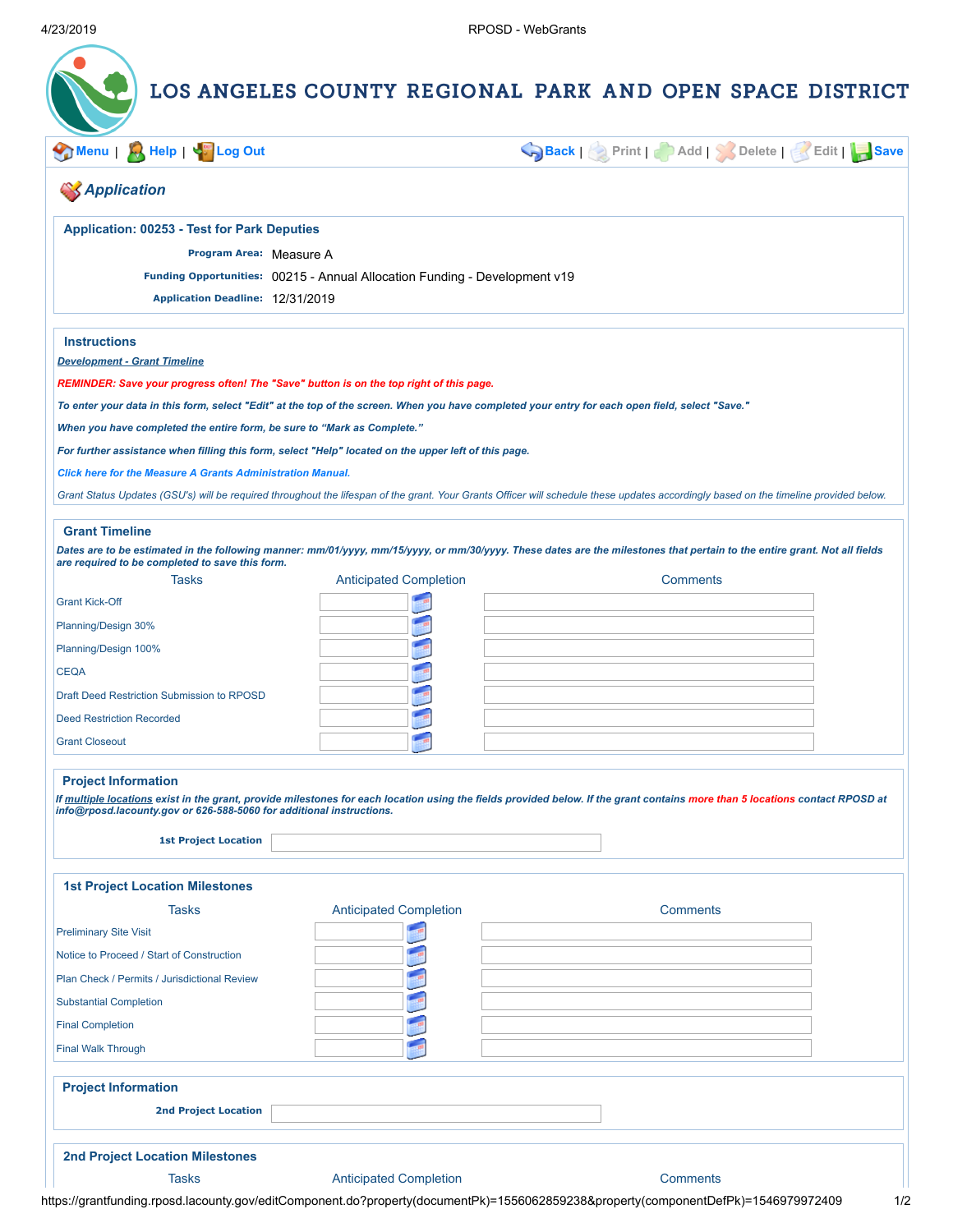|                                                           |                               | RPOSD - WebGrants |
|-----------------------------------------------------------|-------------------------------|-------------------|
| <b>Preliminary Site Visit</b>                             | F                             |                   |
| Notice to Proceed / Start of Construction                 |                               |                   |
| Plan Check / Permits / Jurisdictional Review              |                               |                   |
| <b>Substantial Completion</b>                             |                               |                   |
| <b>Final Completion</b>                                   |                               |                   |
| <b>Final Walk Through</b>                                 |                               |                   |
| <b>Project Information</b>                                |                               |                   |
| <b>3rd Project Location</b>                               |                               |                   |
|                                                           |                               |                   |
| <b>3rd Project Location Milestones</b>                    |                               |                   |
| <b>Tasks</b>                                              | <b>Anticipated Completion</b> | <b>Comments</b>   |
| <b>Preliminary Site Visit</b>                             |                               |                   |
| Notice to Proceed / Start of Construction                 |                               |                   |
| Plan Check / Permits / Jurisdictional Review              |                               |                   |
| <b>Substantial Completion</b>                             |                               |                   |
| <b>Final Completion</b>                                   |                               |                   |
| <b>Final Walk Through</b>                                 |                               |                   |
| <b>4th Project Location Milestones</b>                    |                               |                   |
| <b>Tasks</b>                                              |                               | <b>Comments</b>   |
| <b>Preliminary Site Visit</b>                             | <b>Anticipated Completion</b> |                   |
| Notice to Proceed / Start of Construction                 |                               |                   |
| Plan Check / Permits / Jurisdictional Review              |                               |                   |
| <b>Substantial Completion</b>                             |                               |                   |
| <b>Final Completion</b>                                   |                               |                   |
| <b>Final Walk Through</b>                                 |                               |                   |
|                                                           |                               |                   |
| <b>Project Information</b><br><b>5th Project Location</b> |                               |                   |
| <b>5th Project Location Milestones</b>                    |                               |                   |
| <b>Tasks</b>                                              | <b>Anticipated Completion</b> | <b>Comments</b>   |
| <b>Preliminary Site Visit</b>                             |                               |                   |
| Notice to Proceed / Start of Construction                 |                               |                   |
| Plan Check / Permits / Jurisdictional Review              |                               |                   |
| <b>Substantial Completion</b>                             |                               |                   |
| <b>Final Completion</b>                                   |                               |                   |
| <b>Final Walk Through</b>                                 |                               |                   |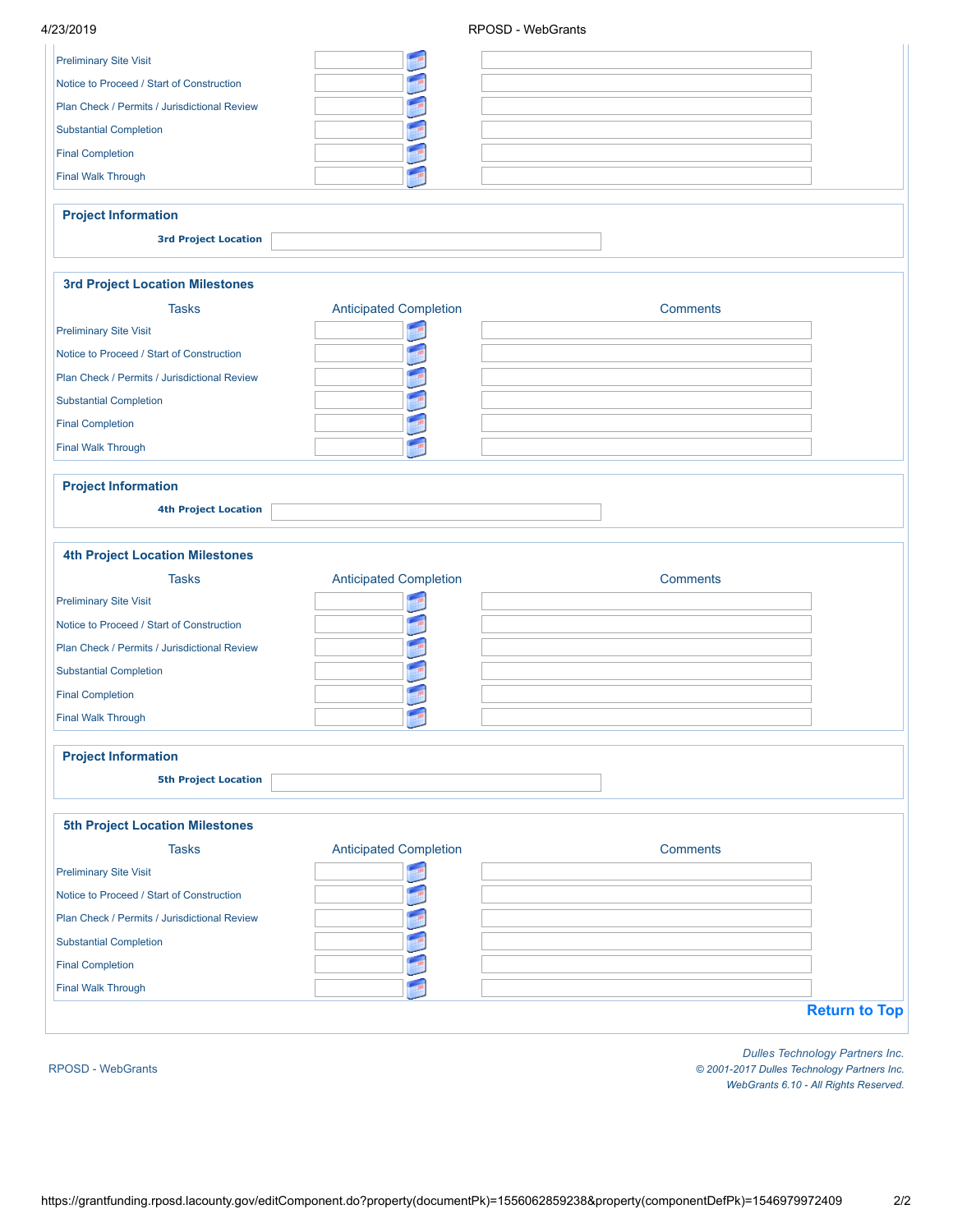

**[Menu](https://grantfunding.rposd.lacounty.gov/home.do)** | **[Help](https://grantfunding.rposd.lacounty.gov/help/editApplicationComponent_help.jsp?documentPk=1556062859238&componentDefPk=1551120666214)** | **[Log](https://grantfunding.rposd.lacounty.gov/logout.do) Out [Back](https://grantfunding.rposd.lacounty.gov/viewComponent.do?property(documentPk)=1556062859238&property(componentDefPk)=1551120666214&property(componentPk)=1556063119770)** | **Print** | **Add** | **Delete** | **Edit** | **[Save](javascript:void(0);)**

| <b>SApplication</b>                                                     |                                                                                                      |                                                                                                                                                 |                              |
|-------------------------------------------------------------------------|------------------------------------------------------------------------------------------------------|-------------------------------------------------------------------------------------------------------------------------------------------------|------------------------------|
| <b>Application: 00253 - Test for Park Deputies</b>                      |                                                                                                      |                                                                                                                                                 |                              |
|                                                                         | Program Area: Measure A                                                                              |                                                                                                                                                 |                              |
|                                                                         | Funding Opportunities: 00215 - Annual Allocation Funding - Development v19                           |                                                                                                                                                 |                              |
|                                                                         | Application Deadline: 12/31/2019                                                                     |                                                                                                                                                 |                              |
| <b>Instructions</b>                                                     |                                                                                                      |                                                                                                                                                 |                              |
| <b>Budget Form</b>                                                      |                                                                                                      |                                                                                                                                                 |                              |
|                                                                         | REMINDER: Save your progress often! The "Save" button is on the top right of this page.              |                                                                                                                                                 |                              |
|                                                                         |                                                                                                      | To enter your data in this form, select "Edit" at the top of the screen. When you have completed your entry for each open field, select "Save". |                              |
| When you have completed the entire form, be sure to "Mark as Complete". |                                                                                                      |                                                                                                                                                 |                              |
|                                                                         | For further assistance when filling this form, select "Help" located on the upper left of this page. |                                                                                                                                                 |                              |
| <b>Click here for the Measure A Grants Administration Manual.</b>       |                                                                                                      |                                                                                                                                                 |                              |
|                                                                         |                                                                                                      |                                                                                                                                                 |                              |
| <b>Totals</b>                                                           |                                                                                                      |                                                                                                                                                 |                              |
| <b>General Requirements (SOFT COSTS)</b>                                |                                                                                                      |                                                                                                                                                 |                              |
| Item/Task                                                               | <b>Description</b>                                                                                   | <b>RPOSD</b><br>Anticipated<br><b>Reimbursement Date</b><br>Requested                                                                           | <b>Other Funding Sources</b> |
| <b>Community Engagement</b>                                             |                                                                                                      | \$0.00                                                                                                                                          |                              |
| <b>Deed Restriction Costs</b>                                           |                                                                                                      | \$0.00                                                                                                                                          |                              |
| Inspections                                                             |                                                                                                      | \$0.00                                                                                                                                          |                              |
| Mileage                                                                 |                                                                                                      | \$0.00                                                                                                                                          |                              |
| Overhead/Indirect Cost                                                  |                                                                                                      | \$0.00                                                                                                                                          |                              |
| Printing                                                                |                                                                                                      | \$0.00                                                                                                                                          |                              |
| Project<br>Management/Administrative                                    |                                                                                                      | \$0.00                                                                                                                                          |                              |

#### **Consultant Services (SOFT COSTS)**

| Item/Task                     | <b>Description</b> | <b>Anticipated Reimbursement</b><br><b>Date</b> | <b>RPOSD</b><br>Requested | <b>Other Funding Sources</b> |
|-------------------------------|--------------------|-------------------------------------------------|---------------------------|------------------------------|
| Consultant<br>Services        |                    |                                                 | \$0.00                    |                              |
| Consultant<br><b>Services</b> |                    |                                                 | \$0.00                    |                              |
| Consultant<br>Services        |                    |                                                 | \$0.00                    |                              |
| Consultant<br>Services        |                    |                                                 | \$0.00                    |                              |
| Consultant<br><b>Services</b> |                    |                                                 | \$0.00                    |                              |
| Consultant<br>Services        |                    |                                                 | \$0.00                    |                              |
| <b>OTHER</b>                  |                    |                                                 | \$0.00                    |                              |

OTHER SO.00 OTHER SO.00

#### **Environmental Studies (SOFT COSTS)**

| Item/Task                       | <b>Description</b> | <b>Anticipated Reimbursement</b><br>Date | <b>RPOSD</b><br>Requested | <b>Other Funding Sources</b> |
|---------------------------------|--------------------|------------------------------------------|---------------------------|------------------------------|
| <b>CEQA/NEPA</b>                |                    |                                          | \$0.00                    |                              |
| Environmental<br><b>Studies</b> |                    |                                          | \$0.00                    |                              |
| <b>Feasibility Study</b>        |                    |                                          | \$0.00                    |                              |
| Soil Testing                    |                    |                                          | \$0.00                    |                              |
| <b>OTHER</b>                    |                    |                                          | \$0.00                    |                              |
| <b>OTHER</b>                    |                    |                                          | \$0.00                    |                              |
| <b>OTHER</b>                    |                    |                                          | \$0.00                    |                              |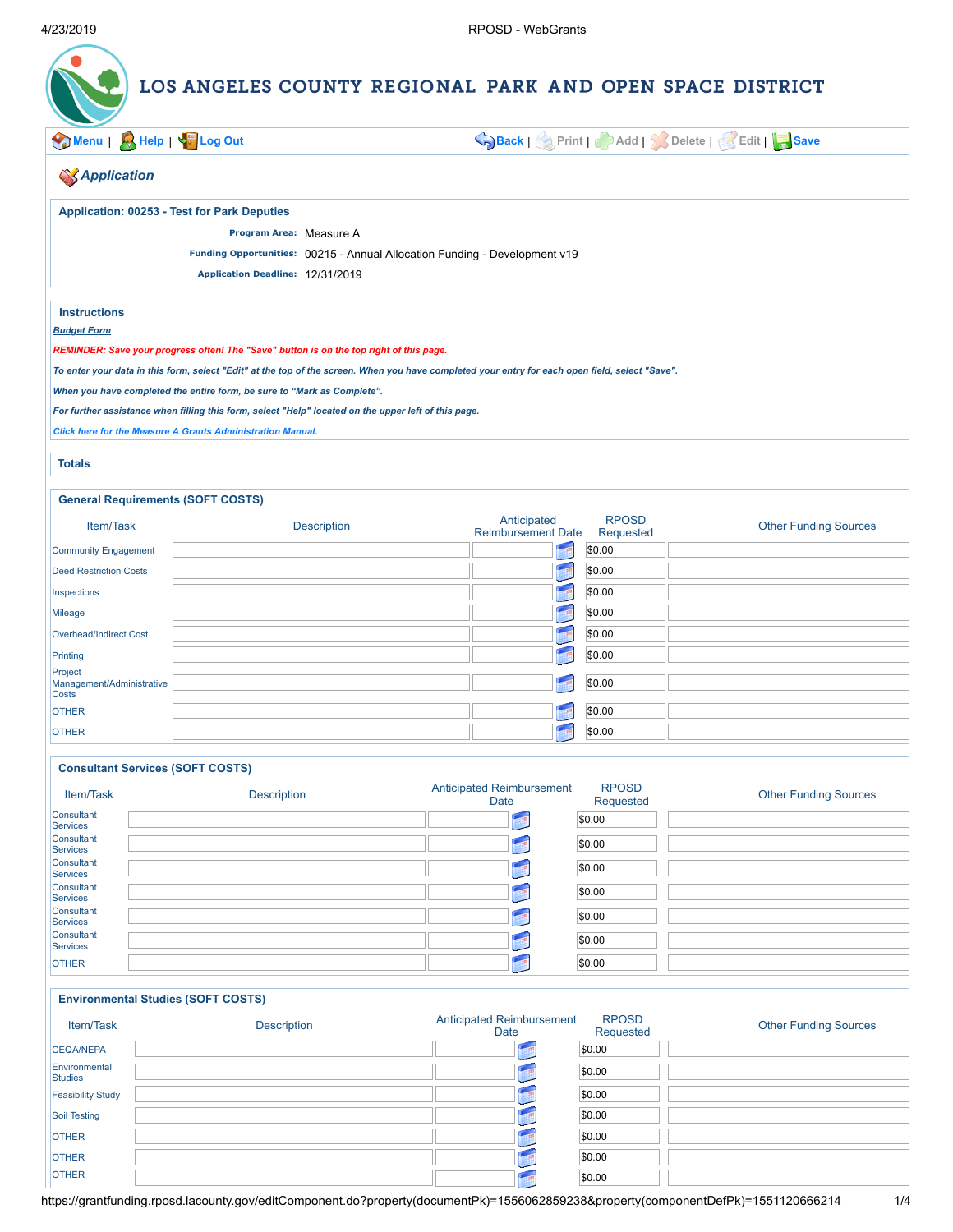Equipment Rental

#### 4/23/2019 RPOSD - WebGrants

| <b>Design (SOFT COSTS)</b>                            |                                                           |                                                 |                           |                              |
|-------------------------------------------------------|-----------------------------------------------------------|-------------------------------------------------|---------------------------|------------------------------|
| Item/Task                                             | <b>Description</b>                                        | Anticipated<br><b>Reimbursement Date</b>        | <b>RPOSD</b><br>Requested | <b>Other Funding Sources</b> |
| Design Documents: Up to<br>30% CD level               |                                                           | F                                               | \$0.00                    |                              |
| <b>Mapping</b>                                        |                                                           |                                                 | \$0.00                    |                              |
| <b>Schematic/Final Design</b><br>document             |                                                           |                                                 | \$0.00                    |                              |
| Services (Planning and                                |                                                           |                                                 | \$0.00                    |                              |
| Design)                                               |                                                           |                                                 |                           |                              |
| <b>OTHER</b>                                          |                                                           |                                                 | \$0.00                    |                              |
|                                                       | Contingency (Maximum of 10%) (SOFT COSTS)                 |                                                 |                           |                              |
| Item/Task                                             | <b>Description</b>                                        | <b>Anticipated Reimbursement</b><br><b>Date</b> | <b>RPOSD</b><br>Requested | <b>Other Funding Sources</b> |
| Contingency                                           |                                                           |                                                 | \$0.00                    |                              |
|                                                       | Plan Check / Permits / Jurisdictional Review (HARD COSTS) |                                                 |                           |                              |
| Item/Task                                             | <b>Description</b>                                        | <b>Anticipated Reimbursement</b>                | <b>RPOSD</b>              | <b>Other Funding Sources</b> |
|                                                       |                                                           | Date                                            | Requested                 |                              |
| <b>Plan Check</b>                                     |                                                           |                                                 | \$0.00                    |                              |
| <b>Permits</b><br>Jurisdictional                      |                                                           |                                                 | \$0.00                    |                              |
| <b>Review</b>                                         |                                                           |                                                 | \$0.00                    |                              |
| <b>OTHER</b>                                          |                                                           |                                                 | \$0.00                    |                              |
|                                                       | <b>Site Preparation (HARD COSTS)</b>                      |                                                 |                           |                              |
| Item/Task                                             | <b>Description</b>                                        | <b>Anticipated Reimbursement</b><br><b>Date</b> | <b>RPOSD</b><br>Requested | <b>Other Funding Sources</b> |
| Mobilization                                          |                                                           |                                                 | \$0.00                    |                              |
| Soil                                                  |                                                           |                                                 | \$0.00                    |                              |
| Preparation<br>Grading                                |                                                           | <b>TANK</b>                                     | \$0.00                    |                              |
| Survey                                                |                                                           |                                                 | \$0.00                    |                              |
| <b>OTHER</b>                                          |                                                           |                                                 | \$0.00                    |                              |
| <b>OTHER</b>                                          |                                                           | - 19                                            | \$0.00                    |                              |
|                                                       |                                                           |                                                 |                           |                              |
| <b>Demolition (HARD COSTS)</b>                        |                                                           |                                                 |                           |                              |
| Item/Task                                             | <b>Description</b>                                        | Anticipated<br><b>Reimbursement Date</b>        | <b>RPOSD</b><br>Requested | <b>Other Funding Sources</b> |
| Abatement                                             |                                                           |                                                 | \$0.00                    |                              |
| <b>Building Demolition</b>                            |                                                           |                                                 | \$0.00                    |                              |
| Concrete/Pavement                                     |                                                           | - 60                                            | \$0.00                    |                              |
| Removal                                               |                                                           |                                                 | \$0.00                    |                              |
| Grading                                               |                                                           | 19                                              | \$0.00                    |                              |
| <b>Irrigation Removal</b>                             |                                                           |                                                 |                           |                              |
| <b>Tree/Shrub Removal</b>                             |                                                           |                                                 | \$0.00                    |                              |
| <b>OTHER</b>                                          |                                                           |                                                 | \$0.00                    |                              |
| <b>OTHER</b>                                          |                                                           | - 15                                            | \$0.00                    |                              |
| <b>OTHER</b>                                          |                                                           |                                                 | \$0.00                    |                              |
|                                                       | <b>Construction/Development (HARD COSTS)</b>              |                                                 |                           |                              |
| Item/Task                                             | <b>Description</b>                                        | Anticipated<br><b>Reimbursement Date</b>        | <b>RPOSD</b><br>Requested | <b>Other Funding Sources</b> |
| <b>ADA Upgrades</b>                                   |                                                           |                                                 | \$0.00                    |                              |
| <b>Community Engagement</b>                           |                                                           | 1                                               | \$0.00                    |                              |
| <b>Construction Contract</b>                          |                                                           | E                                               | \$0.00                    |                              |
| <b>Construction Contract</b>                          |                                                           | $\blacksquare$                                  | \$0.00                    |                              |
| <b>Construction Contract</b>                          |                                                           | E                                               | \$0.00                    |                              |
| <b>Construction Contract</b>                          |                                                           | 1                                               | \$0.00                    |                              |
| <b>Construction Documents:</b><br>Beyond 30% CD Level |                                                           |                                                 | \$0.00                    |                              |
| <b>Construction Management</b>                        |                                                           |                                                 | \$0.00                    |                              |

https://grantfunding.rposd.lacounty.gov/editComponent.do?property(documentPk)=1556062859238&property(componentDefPk)=1551120666214 2/4

Engineering \$0.00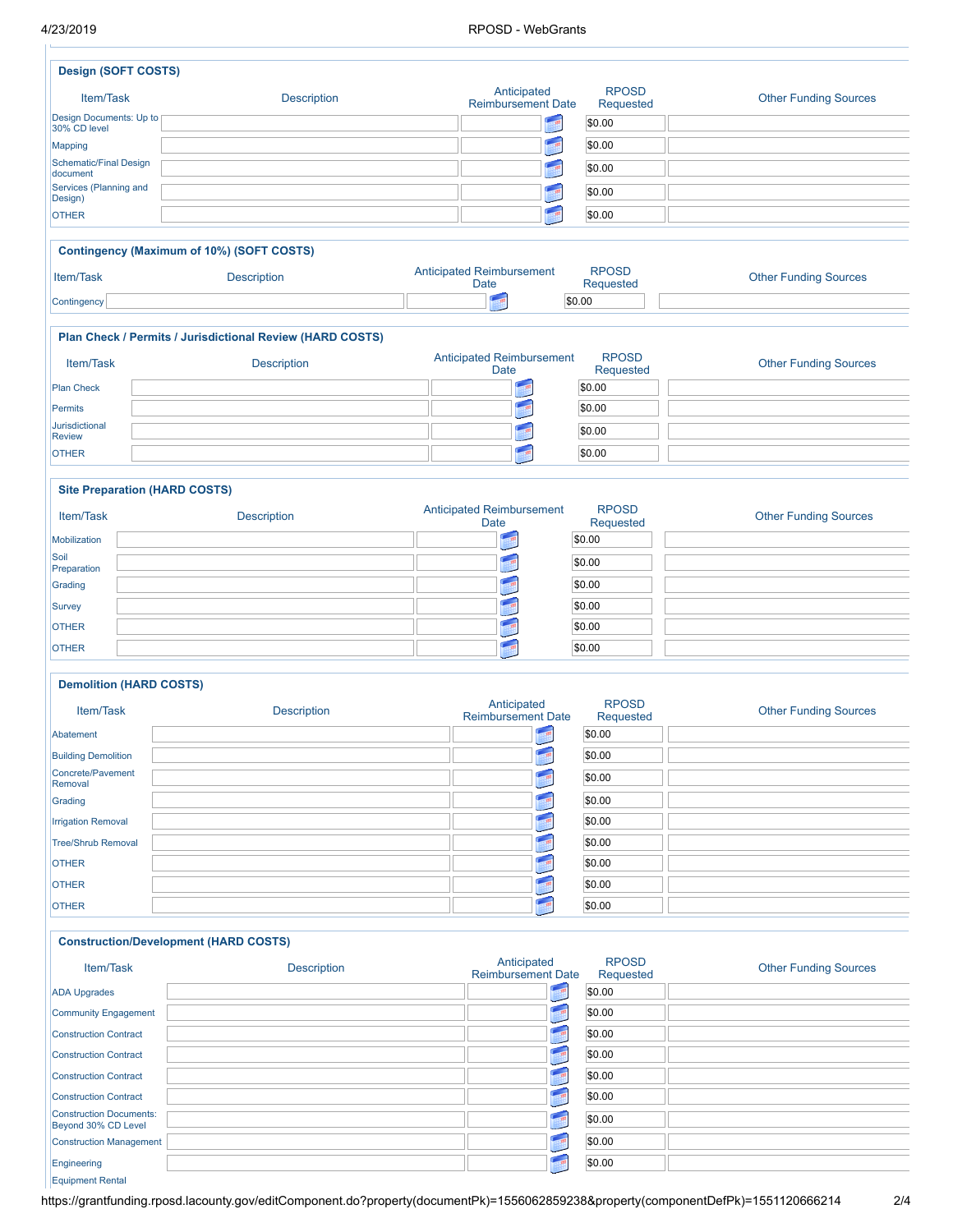|                               |    | \$0.00 |
|-------------------------------|----|--------|
|                               |    |        |
| <b>Fixed Assets with life</b> |    |        |
| greater than 5 years (AC      | 膅  | \$0.00 |
| units)                        |    |        |
| Grantee Labor                 | 畽  | \$0.00 |
|                               |    |        |
| Native Habitat Restoration    |    | \$0.00 |
|                               |    |        |
| Permits                       |    | \$0.00 |
|                               |    |        |
| Retrofit                      |    | \$0.00 |
|                               |    |        |
| Technology (wifi-alarm,       |    | \$0.00 |
| $ $ etc $ $                   |    |        |
| Utility Costs (sewage,        |    |        |
| electrical, water, etc.)      | 明陽 | \$0.00 |
|                               |    |        |
| <b>OTHER</b>                  |    | \$0.00 |
|                               |    |        |
| <b>OTHER</b>                  |    | \$0.00 |
|                               |    |        |
| <b>OTHER</b>                  |    | \$0.00 |
|                               |    |        |
| <b>OTHER</b>                  |    | \$0.00 |
|                               |    |        |

#### **Artistic/Signage Elements (HARD COSTS)**

| Item/Task                           | <b>Description</b> | <b>Anticipated Reimbursement</b><br>Date | <b>RPOSD</b><br>Requested | <b>Other Funding Sources</b> |
|-------------------------------------|--------------------|------------------------------------------|---------------------------|------------------------------|
| <b>Civic Art</b><br><b>Displays</b> |                    |                                          | \$0.00                    |                              |
| Interpretive<br><b>Display</b>      |                    |                                          | \$0.00                    |                              |
| Monuments                           |                    |                                          | \$0.00                    |                              |
| <b>Public Art</b>                   |                    |                                          | \$0.00                    |                              |
| <b>RPOSD Signage</b>                |                    |                                          | \$0.00                    |                              |
| <b>OTHER</b>                        |                    |                                          | \$0.00                    |                              |

### **Sustainability (HARD COSTS)**

| Item/Task                                                                | <b>Description</b> | Anticipated<br>Reimbursement<br>Date | <b>RPOSD</b><br>Requested | <b>Other Funding Sources</b> |
|--------------------------------------------------------------------------|--------------------|--------------------------------------|---------------------------|------------------------------|
| <b>Green Vehicle Parking</b>                                             |                    |                                      | \$0.00                    |                              |
| Heat-Island Reduction (i.e.<br>Roof Garden, shade<br>structures, etc.)   |                    |                                      | \$0.00                    |                              |
| <b>Hybrid Bermuda Grass</b>                                              |                    |                                      | \$0.00                    |                              |
| Native / Drought Tolerant<br><b>Plantings</b>                            |                    |                                      | \$0.00                    |                              |
| <b>Renewable Energy Systems</b><br>(i.e. Solar Panels, etc.)             |                    |                                      | \$0.00                    |                              |
| <b>Storm Water Management</b>                                            |                    |                                      |                           |                              |
| (i.e. Permeable Paving,<br>Drywell, Bioswale,<br>Conveyance Swale, etc.) |                    |                                      | \$0.00                    |                              |
| Waste Management (i.e.<br>recycling, etc.)                               |                    |                                      | \$0.00                    |                              |
| <b>Water Efficiency</b>                                                  |                    |                                      | \$0.00                    |                              |
| <b>OTHER</b>                                                             |                    |                                      | \$0.00                    |                              |
| <b>OTHER</b>                                                             |                    |                                      | \$0.00                    |                              |
| <b>OTHER</b>                                                             |                    |                                      | \$0.00                    |                              |
| <b>OTHER</b>                                                             |                    |                                      | \$0.00                    |                              |
| <b>OTHER</b>                                                             |                    |                                      | \$0.00                    |                              |

#### **Project Amenities (HARD COSTS)**

| Item/Task                                                                | <b>Description</b> | Anticipated<br>Reimbursement<br>Date | <b>RPOSD</b><br>Requested | <b>Other Funding Sources</b> |
|--------------------------------------------------------------------------|--------------------|--------------------------------------|---------------------------|------------------------------|
| Amphitheatre                                                             |                    | - 59                                 | \$0.00                    |                              |
| Beaches and Sand                                                         |                    |                                      | \$0.00                    |                              |
| <b>Bicycle Racks</b>                                                     |                    |                                      | \$0.00                    |                              |
| Bleachers                                                                |                    | (1, 1)                               | \$0.00                    |                              |
| <b>Buildings (Gymnasium/Rec</b><br>Center/Senior Center/Youth<br>Center) |                    | 画程                                   | \$0.00                    |                              |
| Courts<br>(Tennis/Volleyball/Basketball)                                 |                    | 行用                                   | \$0.00                    |                              |
| <b>Drinking Fountains</b>                                                |                    |                                      | \$0.00                    |                              |
| <b>Equestrian Arena</b>                                                  |                    |                                      | \$0.00                    |                              |
| <b>Fencing / Decorative</b>                                              |                    |                                      |                           |                              |

https://grantfunding.rposd.lacounty.gov/editComponent.do?property(documentPk)=1556062859238&property(componentDefPk)=1551120666214 3/4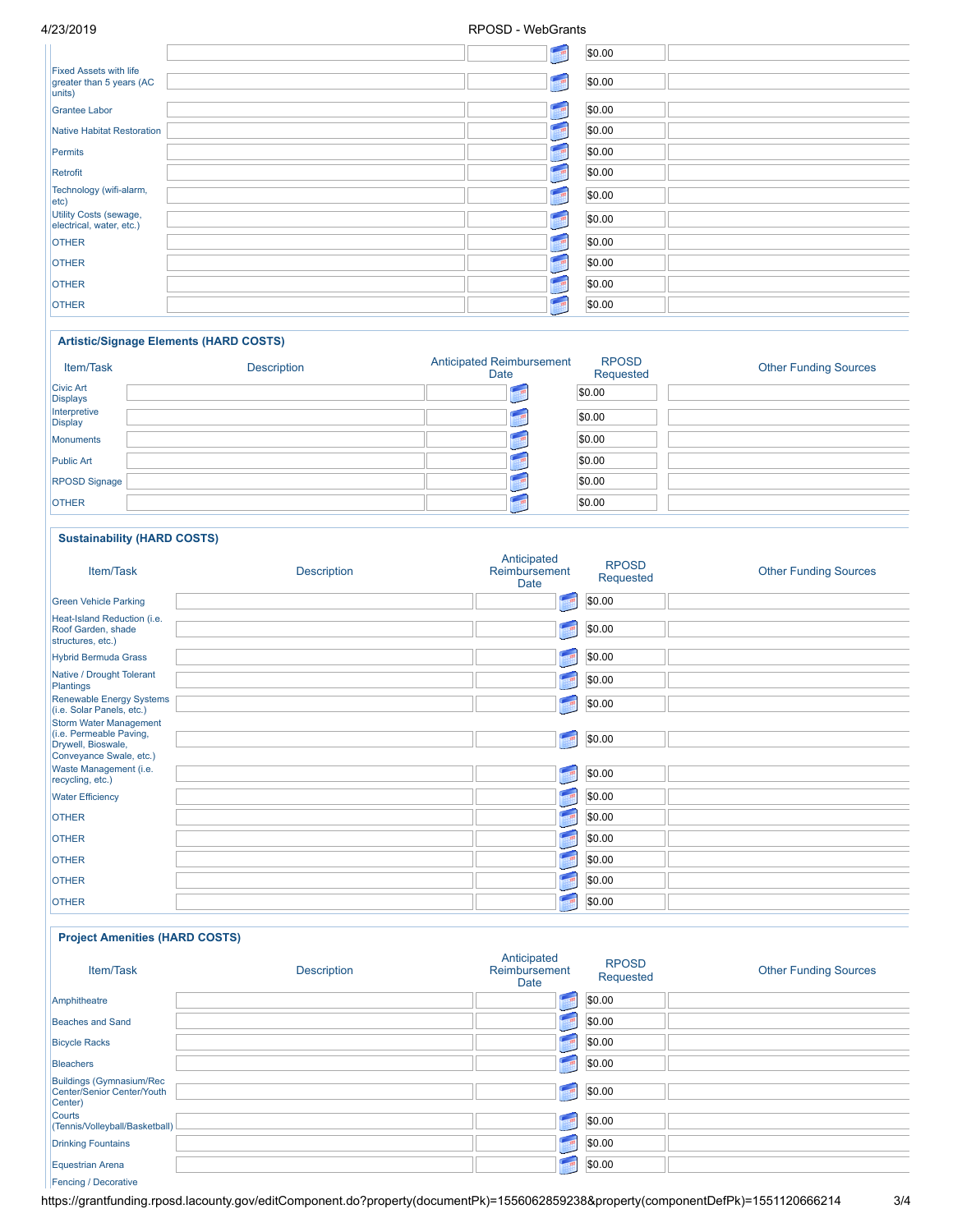| <b>Fencing and Gates</b>                 | <b>Lend</b> | \$0.00 |
|------------------------------------------|-------------|--------|
| <b>Fitness Zones</b>                     |             | \$0.00 |
| Lighting                                 |             | \$0.00 |
| Outdoor Classroom                        |             | \$0.00 |
| Picnic Shelters / Gazebos /<br>Pavilions |             | \$0.00 |
| <b>Picnic Tables</b>                     |             | \$0.00 |
| Playground Equipment / Tot<br>Lots       |             | \$0.00 |
| <b>Restrooms</b>                         |             | \$0.00 |
| Signage Holders / Kiosks                 |             | \$0.00 |
| Splash Pad                               |             | \$0.00 |
| <b>Sports Fields</b>                     |             | \$0.00 |
| Trail expenses (base laying,<br>etc.)    |             | \$0.00 |
| <b>Trash Receptacles</b>                 |             | \$0.00 |
| <b>OTHER</b>                             |             | \$0.00 |
| <b>OTHER</b>                             |             | \$0.00 |
| <b>OTHER</b>                             |             | \$0.00 |
| <b>OTHER</b>                             |             | \$0.00 |
| <b>OTHER</b>                             |             | \$0.00 |

### **Hardscape (HARD COSTS)**

| Item/Task                                                            | Description | Anticipated<br><b>Reimbursement Date</b> | <b>RPOSD</b><br>Requested | <b>Other Funding Sources</b> |
|----------------------------------------------------------------------|-------------|------------------------------------------|---------------------------|------------------------------|
| Concrete / Brick / Stone /<br>Wood (curb, flatwork, stairs,<br>ramp) |             |                                          | \$0.00                    |                              |
| Decomposed<br><b>Granite Pathways</b>                                |             |                                          | \$0.00                    |                              |
| <b>Planter Baskets</b>                                               |             |                                          | \$0.00                    |                              |
| <b>Retaining Walls</b>                                               |             |                                          | \$0.00                    |                              |
| Seatwalls (Built-in Seating)                                         |             |                                          | \$0.00                    |                              |
| <b>OTHER</b>                                                         |             |                                          | \$0.00                    |                              |

### **Softscape (HARD COSTS)**

| <b>Item/Task</b> | <b>Description</b> | <b>Anticipated Reimbursement</b><br>Date | <b>RPOSD</b><br>Requested | <b>Other Funding Sources</b> |
|------------------|--------------------|------------------------------------------|---------------------------|------------------------------|
| Lawns/Turf       |                    |                                          | \$0.00                    |                              |
| Plants           |                    |                                          | \$0.00                    |                              |
| <b>Trees</b>     |                    |                                          | \$0.00                    |                              |
| <b>OTHER</b>     |                    |                                          | \$0.00                    |                              |
|                  |                    |                                          |                           |                              |

### **Contingency (Maximum of 10%) (HARD COSTS)**

| Item/Task   | <b>Description</b> | cipated Reimbursement<br>Date | <b>RPOSD</b><br>Requested | <b>Other Funding Sources</b> |
|-------------|--------------------|-------------------------------|---------------------------|------------------------------|
| Contingency |                    |                               | \$0.00                    |                              |

RPOSD - [WebGrants](https://grantfunding.rposd.lacounty.gov/)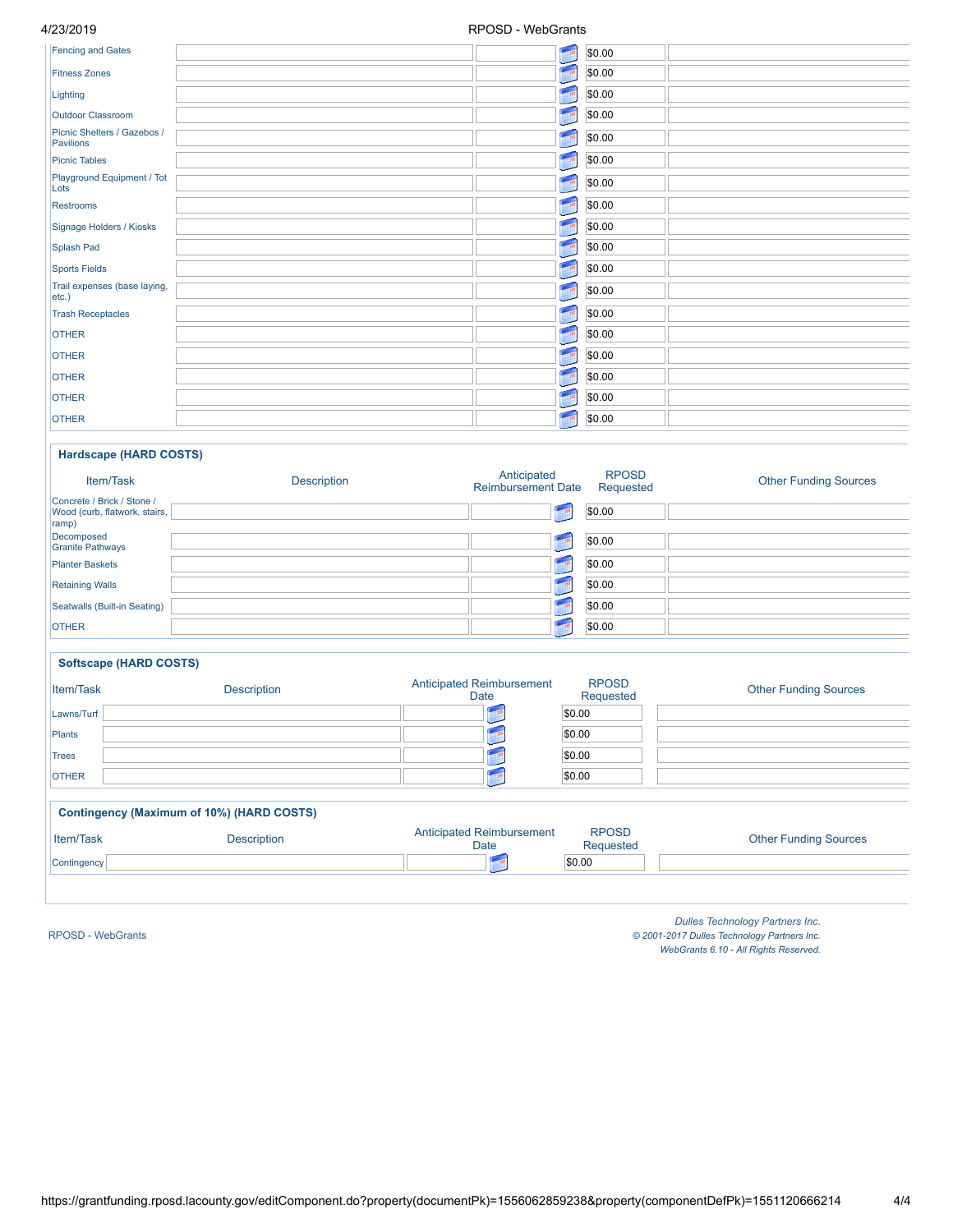

**[Menu](https://grantfunding.rposd.lacounty.gov/home.do)** | **[Help](https://grantfunding.rposd.lacounty.gov/help/editApplicationComponent_help.jsp?documentPk=1556062859238&componentDefPk=1553817086233)** | **[Log](https://grantfunding.rposd.lacounty.gov/logout.do) Out [Back](https://grantfunding.rposd.lacounty.gov/viewComponent.do?property(documentPk)=1556062859238&property(componentDefPk)=1553817086233&property(componentPk)=1556063154811)** | **Print** | **Add** | **Delete** | **Edit** | **[Save](javascript:void(0);)**

### *Application*

**Application: 00253 - Test for Park Deputies**

**Program Area:** Measure A

**Funding Opportunities:** 00215 - Annual Allocation Funding - Development v19

**Application Deadline:** 12/31/2019

**Instructions**

*Community Outreach and Engagement*

*REMINDER: Save your progress often! The "Save" button is on the top right of this page.*

*Start entering your data onto this form by answering the questions below. When you have completed your entry for each section, select "Save."*

*To resume editing after saving your work, select "Edit" at the top of the screen.*

*For further assistance when completing this form, select "Help" located on the upper left of this page.*

*When you have completed the entire form, be sure to "Mark as Complete."*

*All sections listed below reference the [Measure A Grants Administration Manual,](http://rposd.lacounty.gov/measure-a-grants-administration-manual/) unless specified otherwise.*

*All Measure A grant programs require community outreach and engagement. A Community Engagement Plan must be submitted with each grant application. The Community Engagement Plan must provide the following information: dates, frequency, and outreach methods used or planned to be used; dates of all engagement (planned or completed); scope of planned and/or conducted engagement activities; language access verification and supporting documentation. This plan may need to be updated over the course of the grant. (Section, 3.3)*

#### **Project Total Cost**

*All Measure A grant programs require community outreach and engagement. A Community Engagement Plan must be submitted with each grant application. The Community Engagement Plan must provide the following information: dates, frequency, and outreach methods used or planned to be used; dates of all engagement (planned or completed); scope of planned and/or conducted engagement activities; language access verification and supporting documentation. This plan may need to be updated over the course of the grant. (Section, 3.3)*

**What is the estimated TOTAL cost for this project?**

\$100,000 - \$499,999

**Based on the total project cost, your agency/organization must complete Information Sharing, Concurrent Engagement, and Dedicated Participatory Engagement for this project.**

Yes – Our Agency/Organization has reviewed ▼

 $\pmb{\nabla}$ 

#### **Language Access Requirements**

*When conducting community outreach and engagement, cultural and language sensitivities must be considered to encourage participation from groups that typically face barriers and are less likely to participate in public process collaborations. To ensure truly inclusive practices, all outreach and engagement conducted for Measure A-funded projects must adhere to the language access requirements. [LANGUAGE ACCESS REQUIREMENTS](http://rposd.lacounty.gov/wp-content/uploads/2019/04/Appendices-D.pdf)*

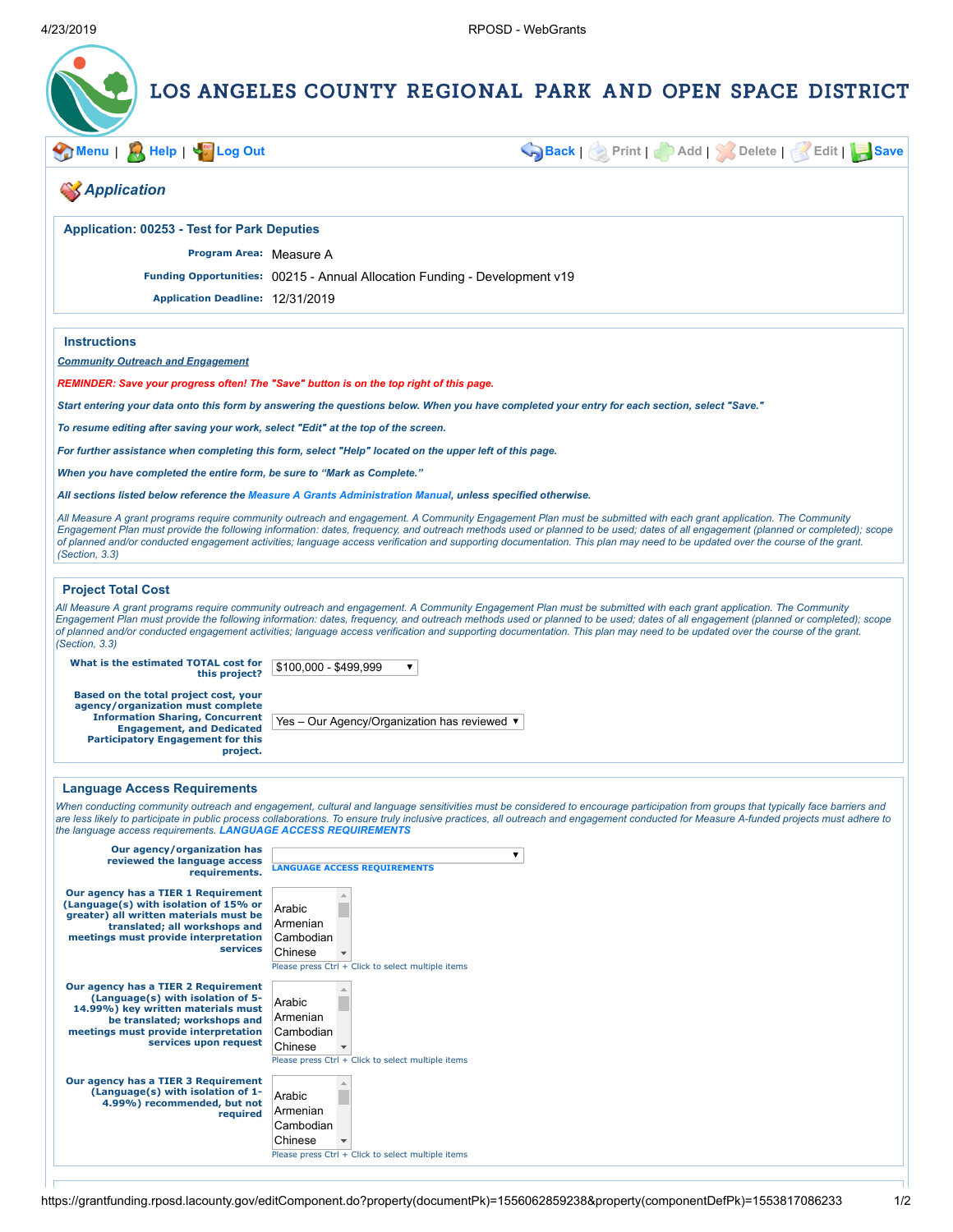### **Information Sharing (IS)**

Information Sharing is community engagement that educates and informs community members of potential and ongoing projects, facility needs and challenges, funding opportunities,<br>and available programs and services.

| Has your agency/organization<br>conducted Information Sharing<br>outreach for this project?               | $No$ $\blacktriangledown$                                                                                                                                                                                                                                                                                                                                                                                                                                                                              |
|-----------------------------------------------------------------------------------------------------------|--------------------------------------------------------------------------------------------------------------------------------------------------------------------------------------------------------------------------------------------------------------------------------------------------------------------------------------------------------------------------------------------------------------------------------------------------------------------------------------------------------|
| How will you engage the community<br>on this project?                                                     |                                                                                                                                                                                                                                                                                                                                                                                                                                                                                                        |
|                                                                                                           | 1,500 characters                                                                                                                                                                                                                                                                                                                                                                                                                                                                                       |
| What type of information sharing<br>outreach will you use to engage the<br>community?                     |                                                                                                                                                                                                                                                                                                                                                                                                                                                                                                        |
|                                                                                                           | 1,500 characters                                                                                                                                                                                                                                                                                                                                                                                                                                                                                       |
| When does your agency/organization<br>anticipate engaging the community<br>regarding this project?        | mm/yyyy<br>mm/yyyy<br>mm/yyyy                                                                                                                                                                                                                                                                                                                                                                                                                                                                          |
|                                                                                                           |                                                                                                                                                                                                                                                                                                                                                                                                                                                                                                        |
| <b>Concurrent Participatory Engagement (CPE)</b>                                                          |                                                                                                                                                                                                                                                                                                                                                                                                                                                                                                        |
| the Study Area.                                                                                           | Community engagement that is conducted concurrently with other public meetings or events. CPE may include, but is not limited to: meetings scheduled around community plans,<br>reqularly scheduled council and/or commission meetings, or speical community events that aim to engage the community and solicit feedback that pertains to spending priorites within                                                                                                                                   |
| Has your agency/organization<br>completed Concurrent Participatory<br><b>Engagement for this project?</b> | ▼                                                                                                                                                                                                                                                                                                                                                                                                                                                                                                      |
| <b>Dedicated Participatory Engagement (DPE)</b>                                                           |                                                                                                                                                                                                                                                                                                                                                                                                                                                                                                        |
|                                                                                                           | Community engagement dedicated to discussing specific project(s) with Measure A funding needs. These meetings must focus entirely on parks and open space projects, plans, or<br>priorities and may not include agenda items that do not pertain to specific projects, plans, or priorities. Examples of acceptable DPE include but are not limited to: public workshops or<br>meetings; design charrettes; collective design/visioning; community mapping; model making; and participatory budgeting. |
| Has your agency/organization<br>completed Dedicated Participatory<br><b>Engagement for this project?</b>  | $\overline{\mathbf{v}}$                                                                                                                                                                                                                                                                                                                                                                                                                                                                                |
|                                                                                                           | <b>Return to Top</b>                                                                                                                                                                                                                                                                                                                                                                                                                                                                                   |
|                                                                                                           |                                                                                                                                                                                                                                                                                                                                                                                                                                                                                                        |

RPOSD - [WebGrants](https://grantfunding.rposd.lacounty.gov/)